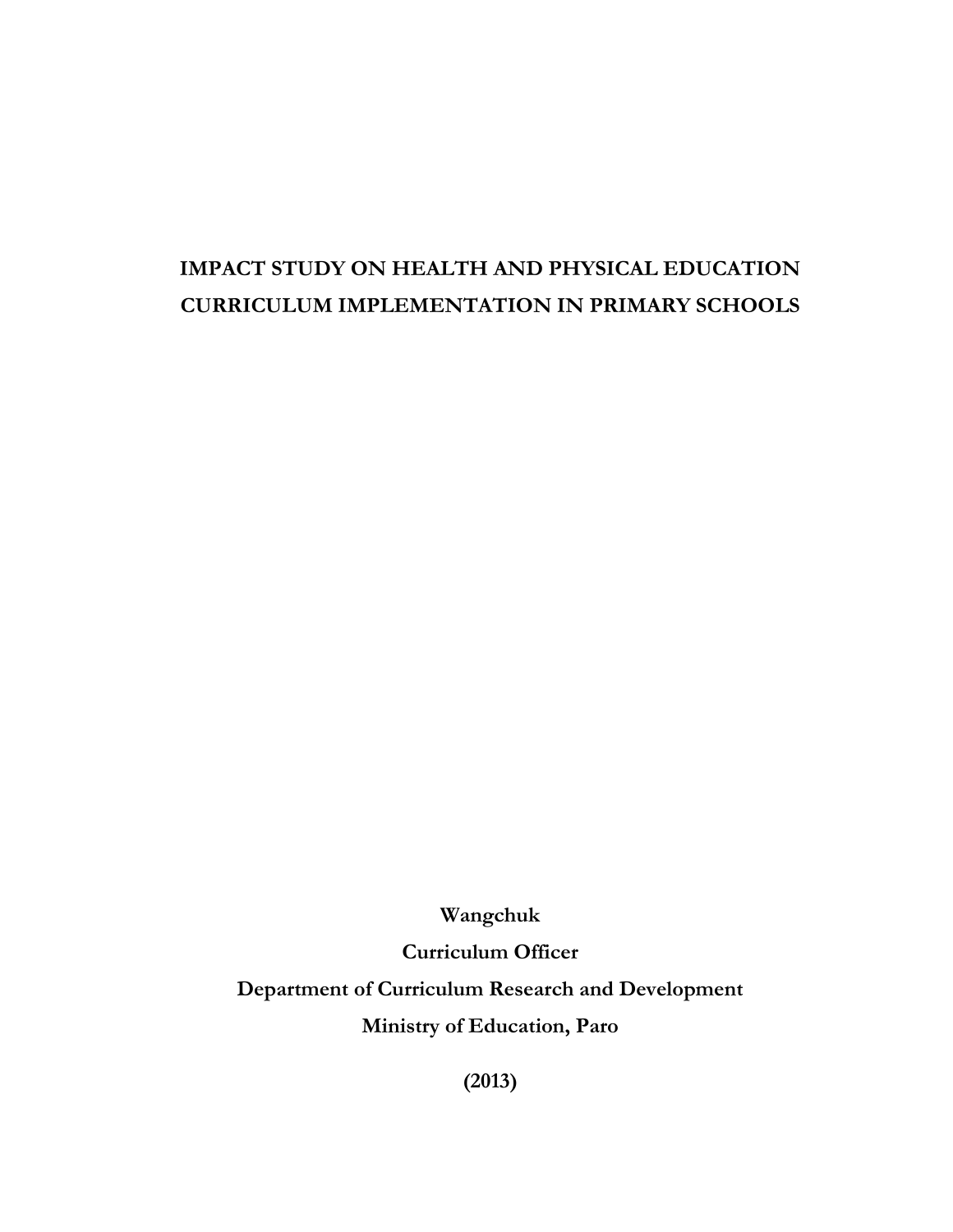# **Impact Study on Health and Physical Education (HPE) Curriculum Implementation in Primary Schools**

#### **ABSTRACT**

This study is initiated on qualitative approach to study the impact of HPE curriculum implementation in primary schools across 20 dzongkhags in Bhutan. Data was drawn from a purposive sampling through interviews and questionnaires involving trained HPE teachers, general primary teachers, Principals, Vice Principals, Dzongkhag Education Officers and Thromdue Education Officers. The key findings from the research are the inadequacy of monitoring and support services, lack of trained HPE teachers, inadequate supply of HPE Activity Books, insufficient teaching and learning materials, teacher shortages, HPE teacher development, absence of uniform HPE assessment procedure and lack of training for teachers teaching HPE lessons. Therefore, there is a need to change the beliefs and values about physical education stakeholders for quality physical education.

#### **1. INTRODUCTION**

#### **1.1 Theoretical Orientation of the Problem**

Health and Physical Education plays a vital role in providing wholesome education to children in primary schools. It promotes holistic development, including the physical, mental and social components of every child. It helps children build a healthy lifestyle and become skillful and productive individuals. The Health and Physical Education Curriculum provide equal and optimal opportunities necessary to become better Bhutanese. Children who are healthy and fit can be happier and successful in their social life contributing to Gross National Happiness.

Health and Physical Education and Sports are considered key elements to achieving optimum growth and development in the children's formative years. The freedom to develop physical, intellectual, and moral powers through physical education and sports has been recognized both within the education system and in other aspects of social life.

It has long been recognized from a humanistic perspective that the development of a sound mind depends much on the development and care of the physical body. Body and mind are two major dimensions of an individual that cannot be isolated. As such, physical fitness in all aspects of human personality is considered important and vital not only for the proper development of physique but also for sound mental, social and intellectual development. The importance that has been attached to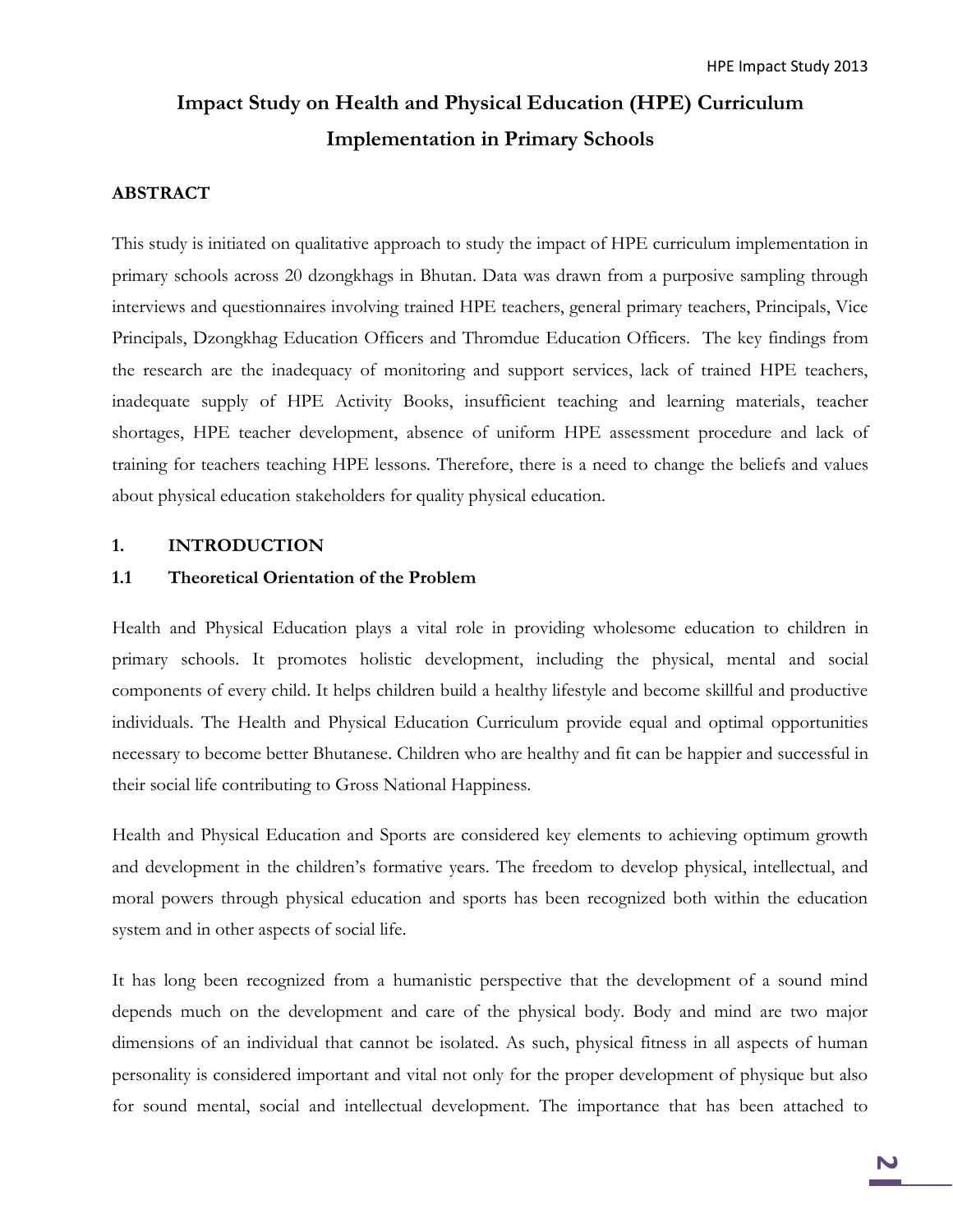physical fitness and development has led many countries to adopt Health and Physical Education in their formal school curriculum. The need for Health and Physical Education and Sports has increasingly been felt important and popular in many work places besides the school system.

*Lifestyles in Bhutan are changing rapidly as the development expands. Unlike in the past, many school children now have the tendency for leading a sedentary lifestyle. Much of their free time outside the school is increasingly spent on activities ranging from viewing video films to loitering around the towns. Unfortunately, Bhutan is now seeing its urban youth experimenting with drugs, gang violence, sex and other socially unacceptable activities (CAPSD, 2000).* 

Keeping in consideration the fast changing lifestyle and needs of Bhutanese youth, the Health and Physical Education Curriculum Framework and Activity Books were developed and implemented in primary schools as a curriculum in 2009.

The current education system in Bhutan strongly emphasizes cognitive development in children while psycho-social and affective domains are given only token importance. Strengthening Physical Education in school system will contribute significantly in the psycho-social domain of learning. It is also as a known fact that people who is healthier seems to function better cognitively and socially.

The curriculum framework focuses on objectives (a) to enhance physical growth and development, (b) to develop and maintain optimum physical fitness, (c) to develop useful physical skills, (d) to develop positive attitude and values towards active lifestyles, (e) to develop social skills, (f) to develop intellectual competencies, (g) to develop and promote creativity and (h) to enhance self-esteem.

The content of the curriculum is organized under the following strands: (a) concepts and knowledge of HPE, (b) healthy lifestyle, physical activities and wellbeing, (c) personal and social qualities and (d) personal health and hygiene

Therefore, on completion of class VI, students will be able to fulfill standards that include being able to: (a) demonstrate appropriate locomotors (traveling action) and non-locomotors skills (movement in place), (b) use manipulative skills and to demonstrate skills to gain sound control and possession of different objects, (c) use basic techniques and strategies to control movement skills, (d) apply body management skills and spatial awareness in different physical activities, (e) apply balance and stability skills using basic principles of force and motion, (f) demonstrate skills required to start, restart play and maintain a flow in different physical activities, (g) confidently demonstrate fundamental movement skills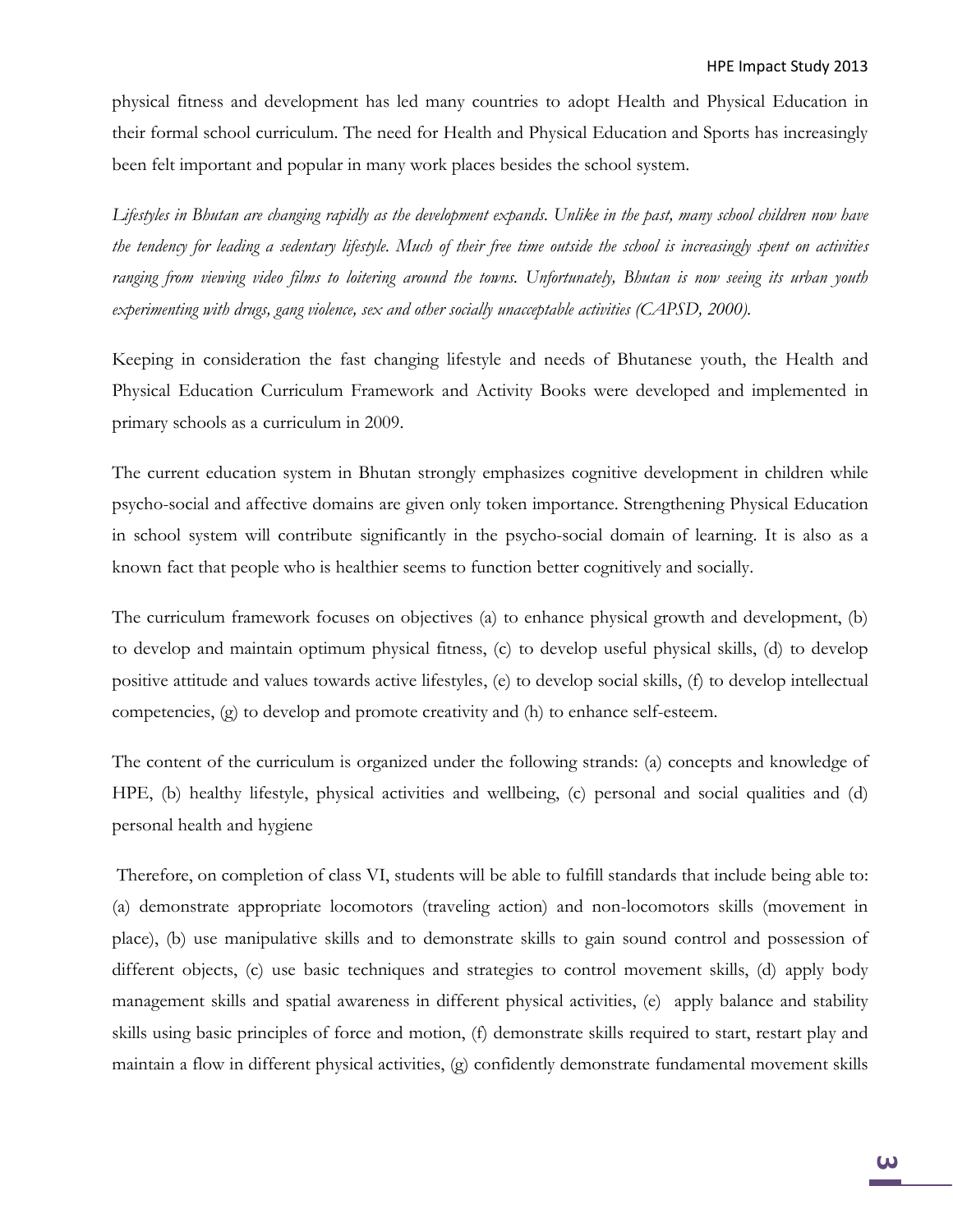(motor, manipulative and stability skills) and (g) demonstrate basic skills in various physical activities like games.

However, since the introduction of HPE curriculum in 2009, there have been numerous issues raised related to difficulties faced by the schools while implementing HPE curriculum. Accordingly, the  $27<sup>th</sup>$ Curriculum Board meeting held on  $17<sup>th</sup>$  August, 2012 directed the DCRD to study on current HPE curriculum status in the schools and its implementation, since its inception in 2009.

#### **1.2 Review of Related Literature**

There are numerous literatures that support this study. But we intend to use some of the most pertinent ones for our purpose.

The aim of physical education is to increase every individual's physical, mental, and social benefits from physical activities and develop healthy lifestyles, skills and attitudes; it was viewed differently in some schools where the purpose of physical education may have suffered indignantly (Rinchen, 2006) .

At the Berlin Physical Education World Summit in 1999, Hardman & Marshall (2000) reported on the status of Physical Education. According to their report, there has been a decline and marginalization of physical education in schools, especially in many developing countries. The report also indicated poor delivery of curriculum due to lack of proper time allocation, subject status, resources and gender issues.

Universally, Physical Education is recognized as one of the most valuable and important vehicles for encouraging and teaching children to lead a healthy lifestyle, yet primary school Physical Education is faced with major curriculum limitation, reduced time in school curriculum, and poor quality programmes (K.Hardman and J.Marshall, 2000).

The importance of HPE has been undermined so that it hampers the learning of the children. The view that it impedes learning made the acceptance of the subject into the Bhutanese school curriculum very difficult. The HPE classes known as physical training gave a misconception to the new HPE curriculum. Prior to the implementation of the new HPE, the schools practice of HPE is just an hour of outdoor activity without proper supervision and monitoring. Even today, in most schools, HPE is in a pitiful state without HPE specialists to supervise (Wangdi, 2006).

The status of Physical Education in Bhtan today remains conventional. As cited by (Wangdi, 2007) in (CAPSSD, 1999) that attitude of Bhutanese people that any activity outside the teaching and learning at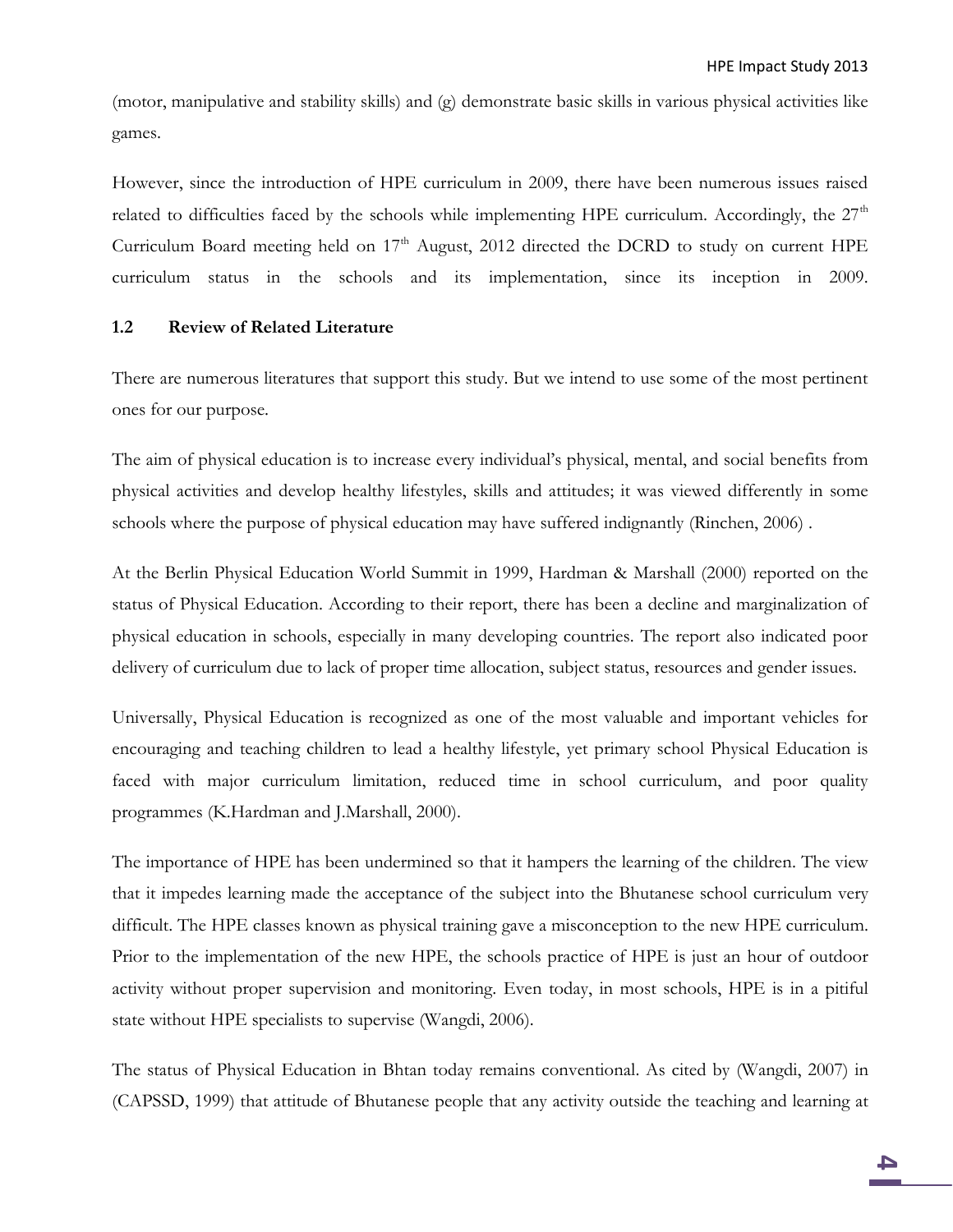school hamper the academic performance. Such attitudes among the Bhutanese act as a hurdle towards implementing Physical Education curriculum successfully.

The apparent futility of HPE teaching owes to the weak professional support but it is also the result of the inadequate facilities in the schools. Teachers remarked on the existing facilities only for games and sports and not for Physical Education classes. A few of them tried to improvise the resources proved futile when school administration did not have the facilities provided (Dorji & Wangdi, 2007).

Similarly, it was brought to the understanding that the implementation of Health and Physical Education Curriculum anywhere in the world progresses the same. In the Bhutanese school, Health and Physical Education curriculum is seen as a diagnostic approach rather than preventive approach. In the long run, this misconception could literally divert the whole intent of Health and Physical Education curriculum into a different world, confusing both the learners and the educators at length. Therefore, the need has been felt amongst the PE educators to correct this perception and pave a better way forward.

#### **1.3 Significance of the Problem**

It has been over three years that the Health and Physical Education (HPE) curriculum has been implemented in all primary schools in the country. However, there is a general perception that in spite of the importance of this curriculum; the progress was slow. Schools have been expressing difficulties in implementation of a HPE curriculum. The issue has been raised and discussed during the several curriculum board meetings, calling for the urgent impact study and an appropriate intervention to support, strengthen and revive a HPE curriculum.

#### **1.4 Statement of the study**

Health and Physical Education has the problem of curriculum implementation as well the effectiveness of teaching health by the health and Physical Education teachers in Bhutanese schools. The Health and Physical Education teachers who majored could not avail to teach and the curriculum which was in the structural frame work to teach by the teacher remained mismatched in application.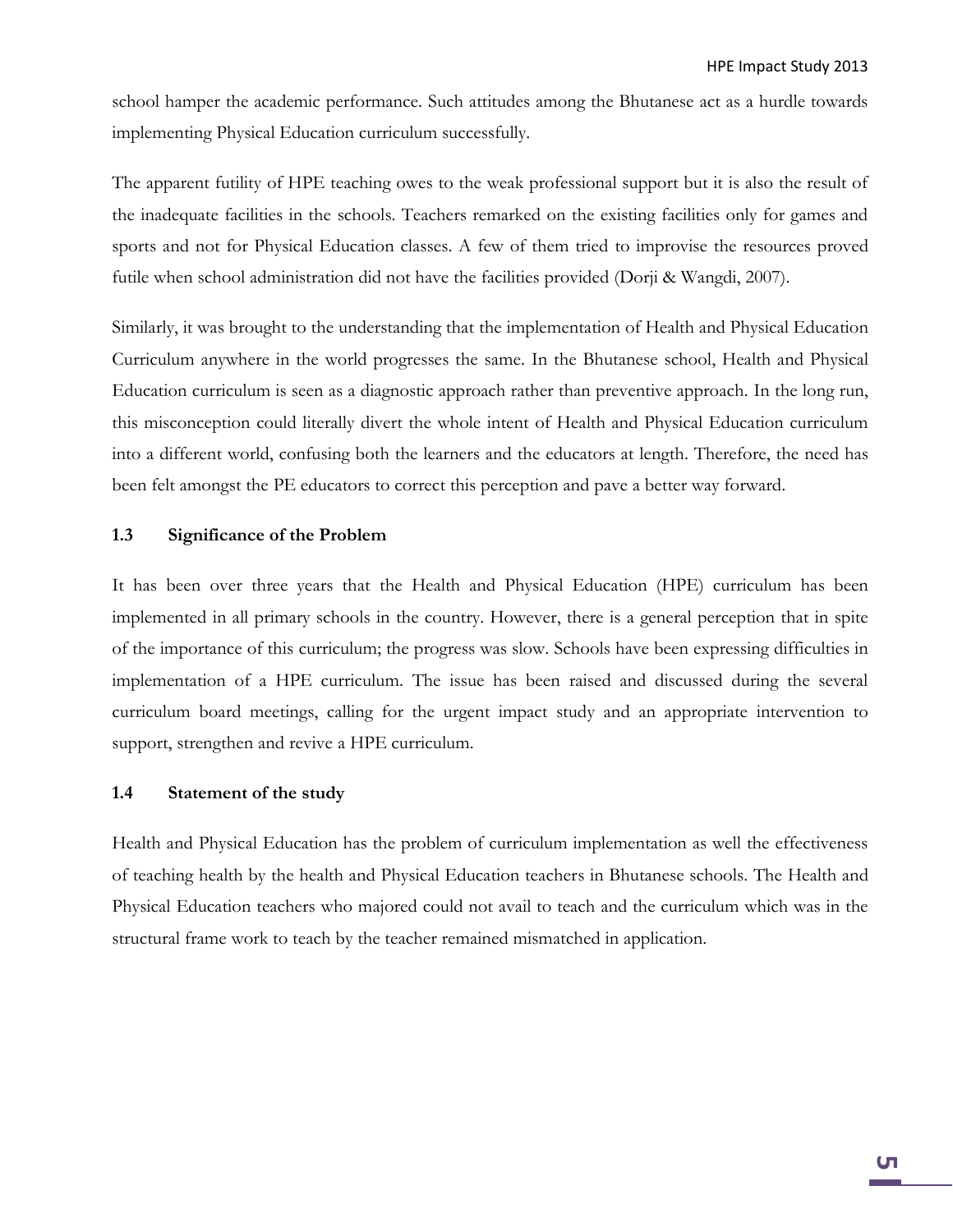#### **1.5 Objectives**

This study aims to achieve the following objectives:

- 1. Analyze the competency of teachers and their Professional Development requirements to teach HPE curriculum.
- 2. Identify supports and services from the management for effective implementation of the HPE curriculum.
- 3. Evaluate the status of physical facilities and material resources in the schools for implementation of a HPE curriculum.
- 4. Identify the need for curriculum review.

#### **1.6 Delimitations**

The delimitations of the study were:

- 1. This present study was delimited to 20 Dzongkhags of Bhutan.
- 2. The present study was conducted on 267 respondents, which include 106 trained HPE teachers, 76 General Teachers, 71 Principals and Vice Principals, 14 Dzongkhag Education Officers, Thromdue Education Officers and Assistant Dzongkhag Education Officers.
- 3. The present study was delimited to 128 schools with 1Extended Class Room, 14 Community Primary School, 35 Primary School, 40 Lower Secondary School, 21 Middle Secondary School, and 17 Higher Secondary School covering all 20 Dzongkhags.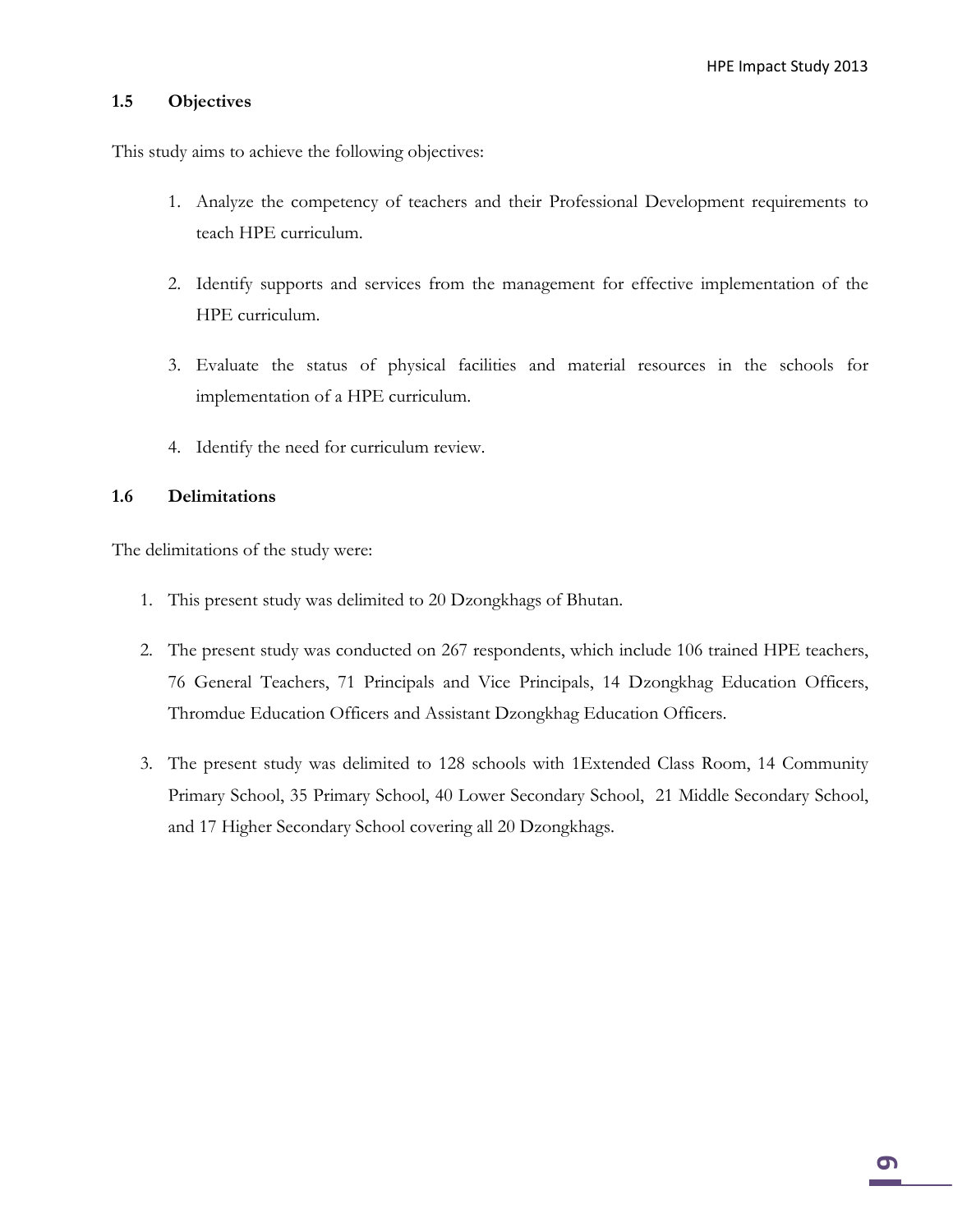HPE Impact Study 2013

#### **2. METHOD AND PROCEDURE**

#### **2.1 Methodology**

A qualitative study approach for this study was adapted. A comprehensive questionnaire was used as tools to compile the findings. This study was mainly based on the primary data collected in the months of May and June, 2013 from 20 Dzongkhags. These questionnaires required the respondents to indicate an appropriate response to each question. There were a few open ended questions required to be descriptive. To supplement and complement the primary data, some secondary data was also used. The data collected was analyzed using SPSS. Inferences and conclusions have been drawn based on the data analysis.

#### **2.2 Sample**

The present study was conducted in 128 schools, consisting of 1 Extended Class Room, 14 Community Primary Schools, 35 Primary Schools, 40 Lower Secondary Schools, 21 Middle Secondary Schools and 17 Higher Secondary Schools from 20 Dzonkhags in Bhutan. The survey questionnaires were administrated to HPE Teachers considered majored and General Teachers, Principals, Dzongkhag Education Officers and Thromdue Education Officers covering all Dzongkhags. The samples were selected on purposive bases without considering qualification and teaching experiences. It had range of respondents.

| Table: 2.2.1 Numbers of Schools by Type |  |  |
|-----------------------------------------|--|--|
|-----------------------------------------|--|--|

| <b>ECR</b> | <b>CPS</b> | <b>PS</b> | <b>LSS</b> | <b>MSS</b>         | <b>HSS</b>                   | <b>Total School</b> |
|------------|------------|-----------|------------|--------------------|------------------------------|---------------------|
|            | 14         | 35        | 40         | $\mathbf{C}$<br>41 | $\overline{A}$<br><b>. .</b> | 128                 |

#### **2.3 Tools**

For this Impact Study, the investigator could not find any pre-designed tool to investigate the proposed study. The researcher had self-constructed a scale named "HPE Impact Study Survey Questionnaire."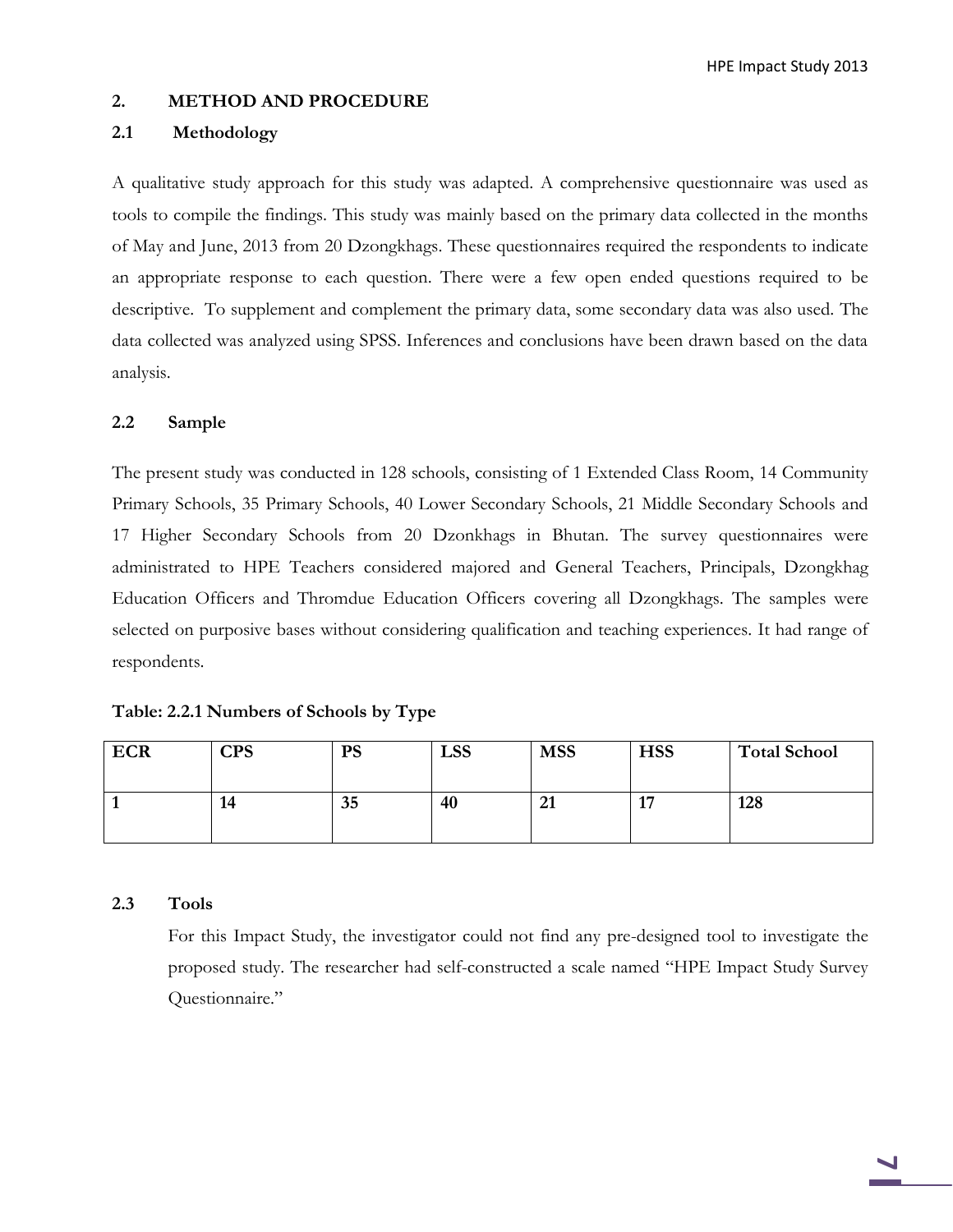#### **2.4 Construction of concepts and variables**

In order to construct, the investigator consulted several curriculum officers, principals, trained HPE teachers, general teachers and a few subject specialists from teacher training colleges and DCRD. Several internet sources were also used to construct the survey questionnaire. Since the draft questionnaires were laid in general terms, the researcher had to rearrange the questionnaire into 6 sections, Section A: Management and Support Services, Section B: Human Resource and Development, Section C: Professional Capacity and Skills, Section D: Physical Facilities and Material Resources, Section E: Curriculum and Policy Issues and Section F: Open Ended Questions for Qualitative Research. A five pointer 'Likert Scale Model' was adapted for the construction of research scale for this particular Impact Study.

#### **2.5 Validity**

The copies of the final draft containing 46 items were given to three language experts and two subject experts to check the language and the content of the scale respectively. The experts gave suggestions regarding the modification, deletion of overlapped and duplicated items. The experts suggested rephrasing most of the questions items into a positive aspect for uniformity of responses.

#### **2.6 Scoring**

The response situations; strongly agree, agree, neutral, disagree to strongly disagree were scored as given in the table:

#### **Table: 2.6.1 Scoring of the scale**

| <b>Response Situation</b> | Score |
|---------------------------|-------|
| <b>Strongly Disagree</b>  |       |
| Disagree                  | 2     |
| Neutral                   | 3     |
| Agree                     | 4     |
| <b>Strongly Agree</b>     | 5     |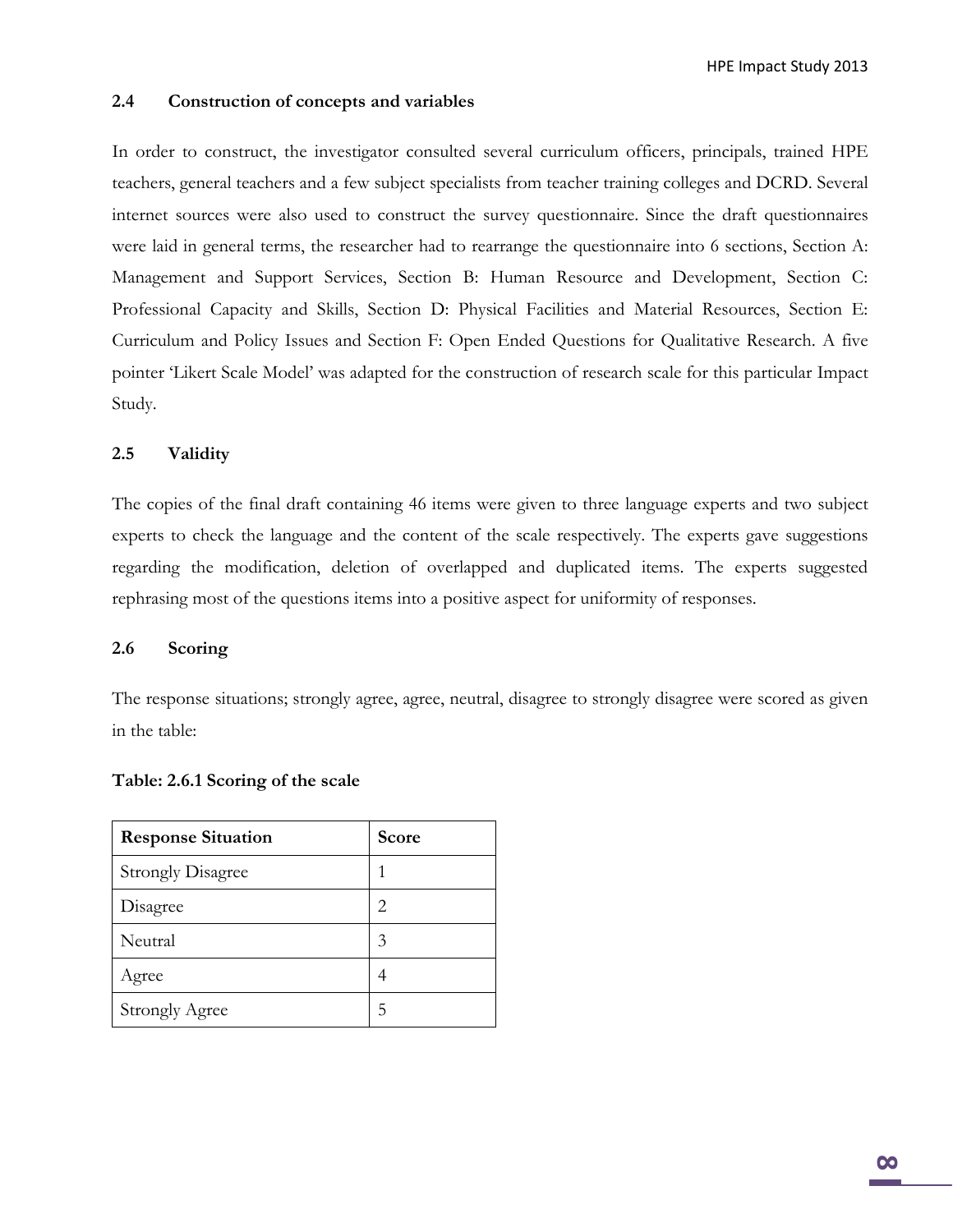#### **3. INTERPRETATION OF THE DATA**

## **3.1 Teacher competency in handling of HPE curriculum and Professional Development requirement.**

As shown in table 3.1.1, only 55.4% of the total teachers teaching HPE are actually trained. It is obvious that the quality of HPE curriculum delivery has been severely affected as 44.6% of the teachers lack training. Hence, one can easily infer that there is a compelling need to provide intensive training on the teaching of HPE.

|         |          | Frequency | Percent | Valid Percent | Cumulative<br>Percent |
|---------|----------|-----------|---------|---------------|-----------------------|
| Valid   | Yes      | 98        | 53.8    | 55.4          | 55.4                  |
|         | $\rm No$ | 79        | 43.4    | 44.6          | 100.0                 |
|         | Total    | 177       | 97.3    | 100.0         |                       |
| Missing | System   | 5         | 2.7     |               |                       |
| Total   |          | 182       | 100.0   |               |                       |
|         |          |           |         |               |                       |

#### **Table 3.1.1: Percentage of teachers trained on teaching of HPE**

Of the 177 respondents, only 98 teachers are found majored in teaching of HPE and most of them placed in Lower Secondary and Middle Secondary schools. While the HPE curriculum is implemented only in primary sections, many trained HPE teachers are wrongly placed in higher secondary schools and middle secondary schools where there are no HPE lessons. As revealed by table 3.1.2, of the 98 trained teachers, 41.8% of them are placed in middle and higher secondary schools where there are no primary sections.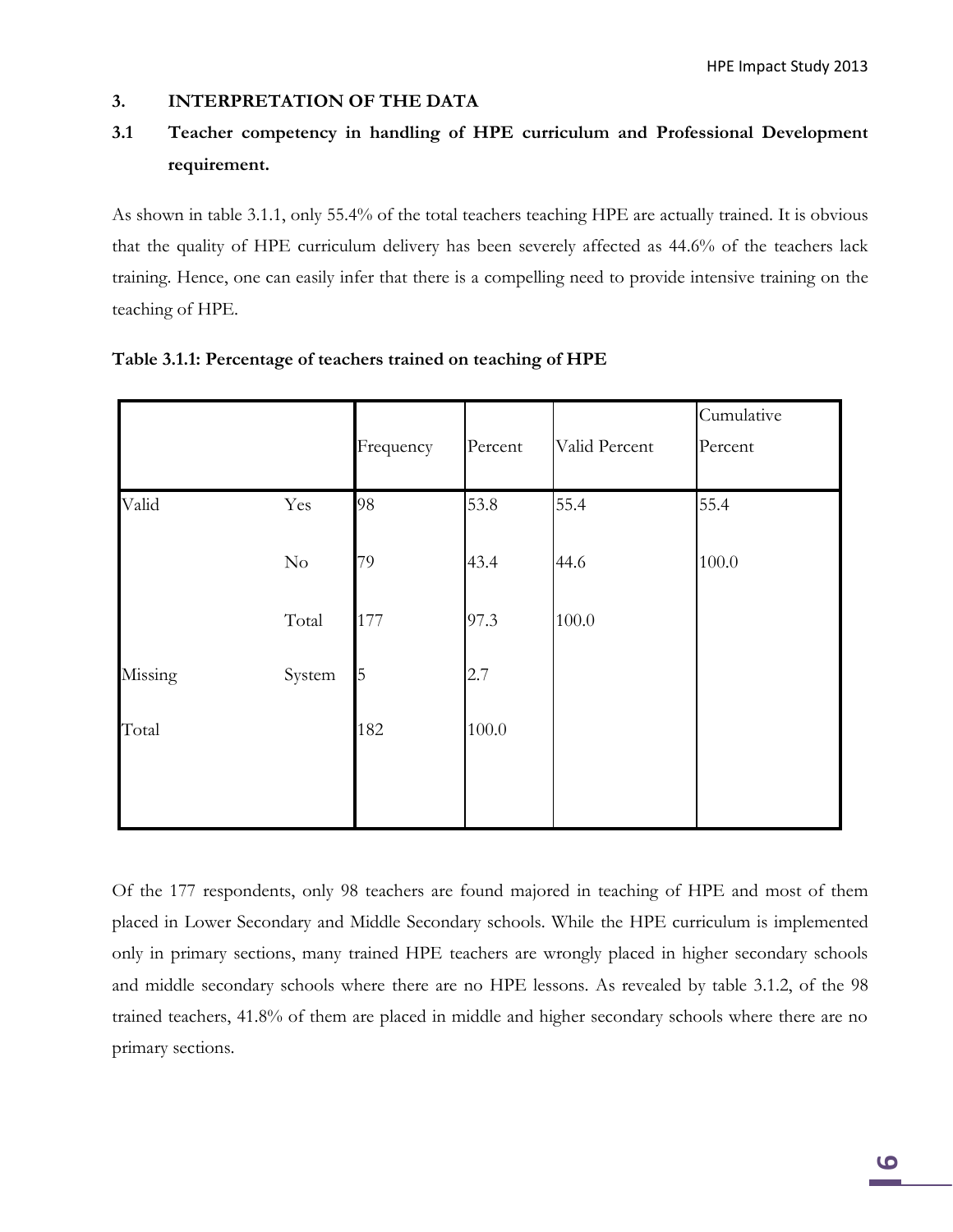While on one hand, there is an acute shortage of HPE teachers, on the other hand it has been found that more than 40% of the trained HPE teachers are placed in schools where there are no primary sections. It is thus for everyone to see that there is faulty deployment of teachers to schools. Primary schools, including CPS and ECRs are grossly deprived of trained HPE teachers while they need immense support for successful implementation of a HPE curriculum.

#### **Table 3.1.2 Number of trained HPE teachers by school type**

|                                        |       | <b>Type of School</b> |            |           |                |            |            |       |
|----------------------------------------|-------|-----------------------|------------|-----------|----------------|------------|------------|-------|
|                                        |       | <b>ECR</b>            | <b>CPS</b> | <b>PS</b> | <b>LSS</b>     | <b>MSS</b> | <b>HSS</b> | Total |
| Are you a trained $HPE$ No<br>Teacher? | Yes   |                       |            | 10        | 4 <sup>1</sup> | 28         | $\sim$     | 98    |
|                                        |       |                       |            | 10        | 33             |            |            |       |
|                                        | Total |                       |            | 26        | 74             | 48         |            | 177   |

Table 3.1.3, reveal that a majority of teachers currently teaching HPE (91) 51.4% are untrained, calling for an intensive training on teaching of HPE. However, it was found that (86) 48.6 % of the teachers are trained in teaching HPE lesson.

Out of 86 trained teachers, 56 of them teach HPE lesson, while 30 HPE trained teachers do not teach HPE lesson. Of 91 general teacher respondents, 42 of them teach HPE, while 49 teachers do not teach HPE.

**Table 3.1.3: Trained and untrained HPE teachers teaching HPE.**

|                       |       | Are you a trained HPE Teacher? |          |                          |
|-----------------------|-------|--------------------------------|----------|--------------------------|
|                       |       | Yes                            | $\bf No$ | Total                    |
| Are you teaching HPE? | Yes   | 56                             | 30       | 86                       |
|                       | NO    |                                | 49       |                          |
|                       | Total | -98                            |          | $\overline{\phantom{a}}$ |

From the figure 3.1.1, it is evident that the teaching of HPE is not difficult as perceived by administrators in general. This statement is justified by the finding reflected on figure 3.1.1. According to the findings, out of 181 teachers surveyed, 92 respondents indicated that they can teach HPE lesson competently, while 28 of the respondents are not confident to teach HPE lessons. 61 respondents remain neutral on this statement.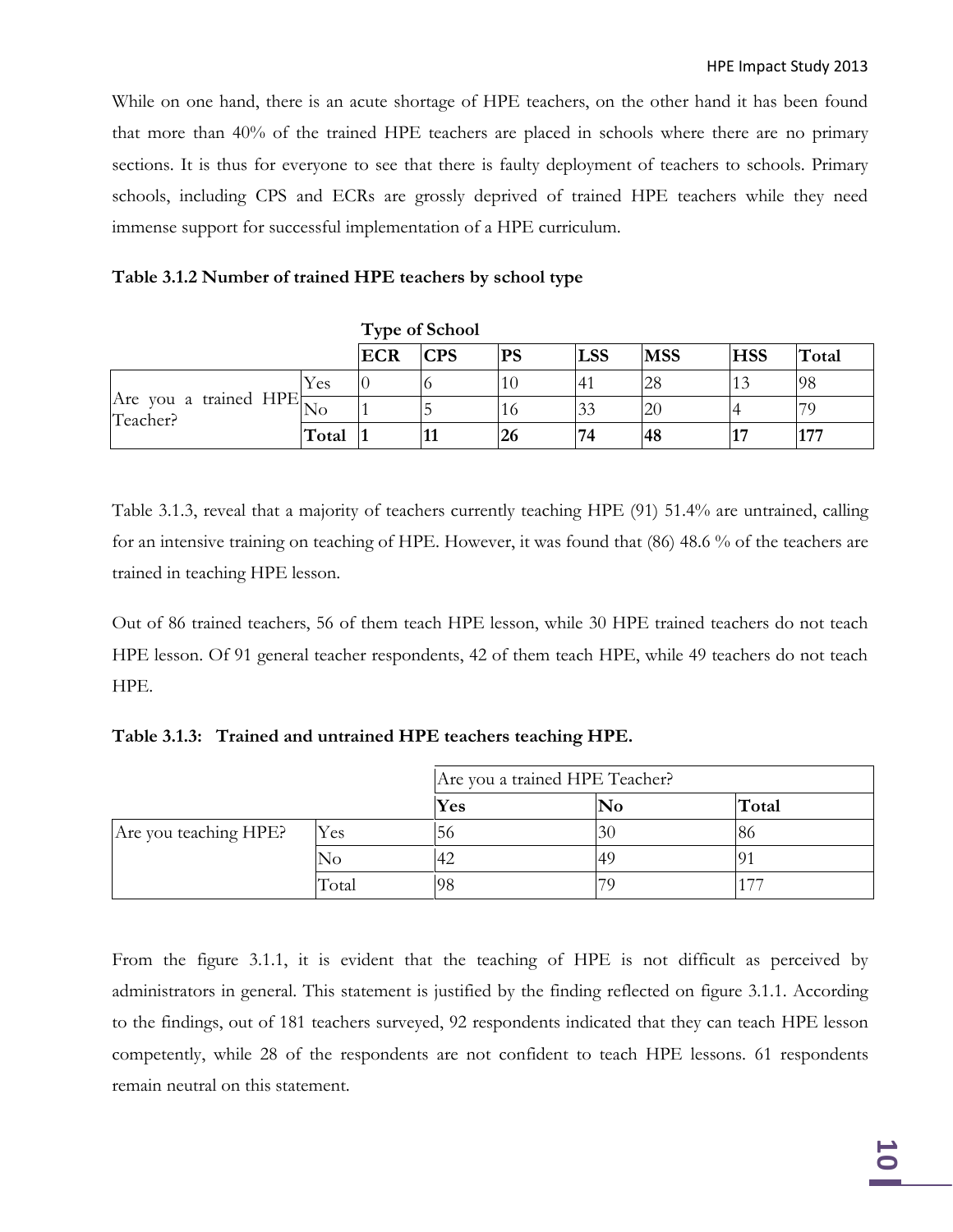

**Figure 3.1.1: Competent to teach HPE curriculum.**

In absence of adequate trained HPE teachers in schools, a few schools have sought temporary support from School Sports Instructor (SSI). Although, the SSI may not have adequate teaching pedagogy in delivering HPE lessons, the school administrators, HPE teachers and general teachers seem to agree on letting SSI to teach HPE lessons. This is evident from the information reflected on figure 3.1.2. A total of 62.2 % of the respondents agreed to allow SSI teach HPE lesson with additional training, while only 21.8 % of the total respondents disagree with the statement.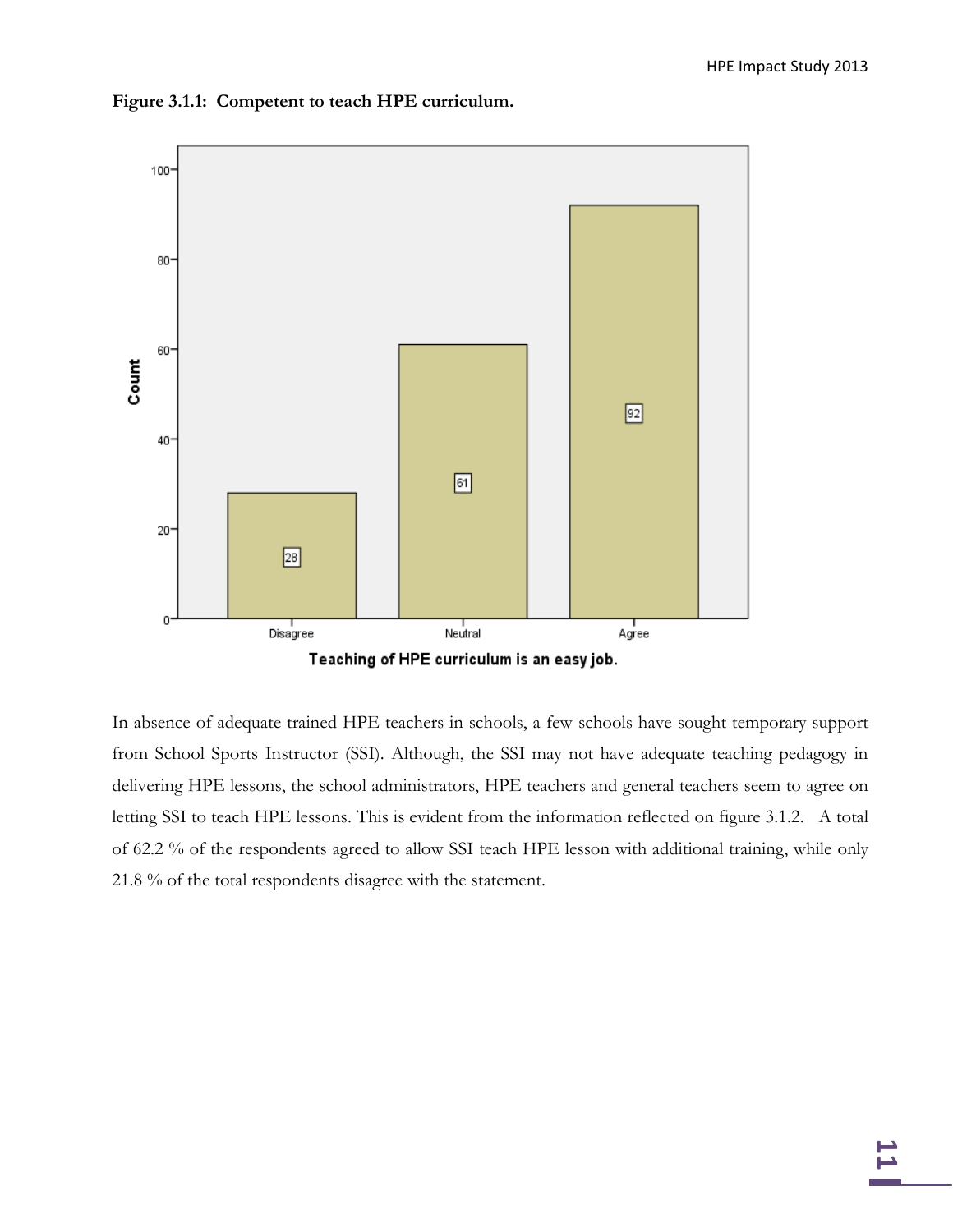From the figure 3.1.2, it is evident that 58.70 % of the trained HPE teachers are in support of the statement, while 23.63 % of the trained HPE teachers do not support the statement. Only 17.58 % of the trained HPE teachers remain neutral on this statement. Among the Principals and Vice- Principals, 71.43 % agree with the statement, while 18.57 % disagree with the statement, only 10% remain neutral on this statement. 64.29 % of the DEOs and TEOs are in support of the statement, while 14.29 % of DEOs and TEOs do not support the statement. 21.43 % remain neutral on this statement.

#### **Figure 3.1.2 School Sport Instructors (SSI) should teach HPE lessons with additional training**

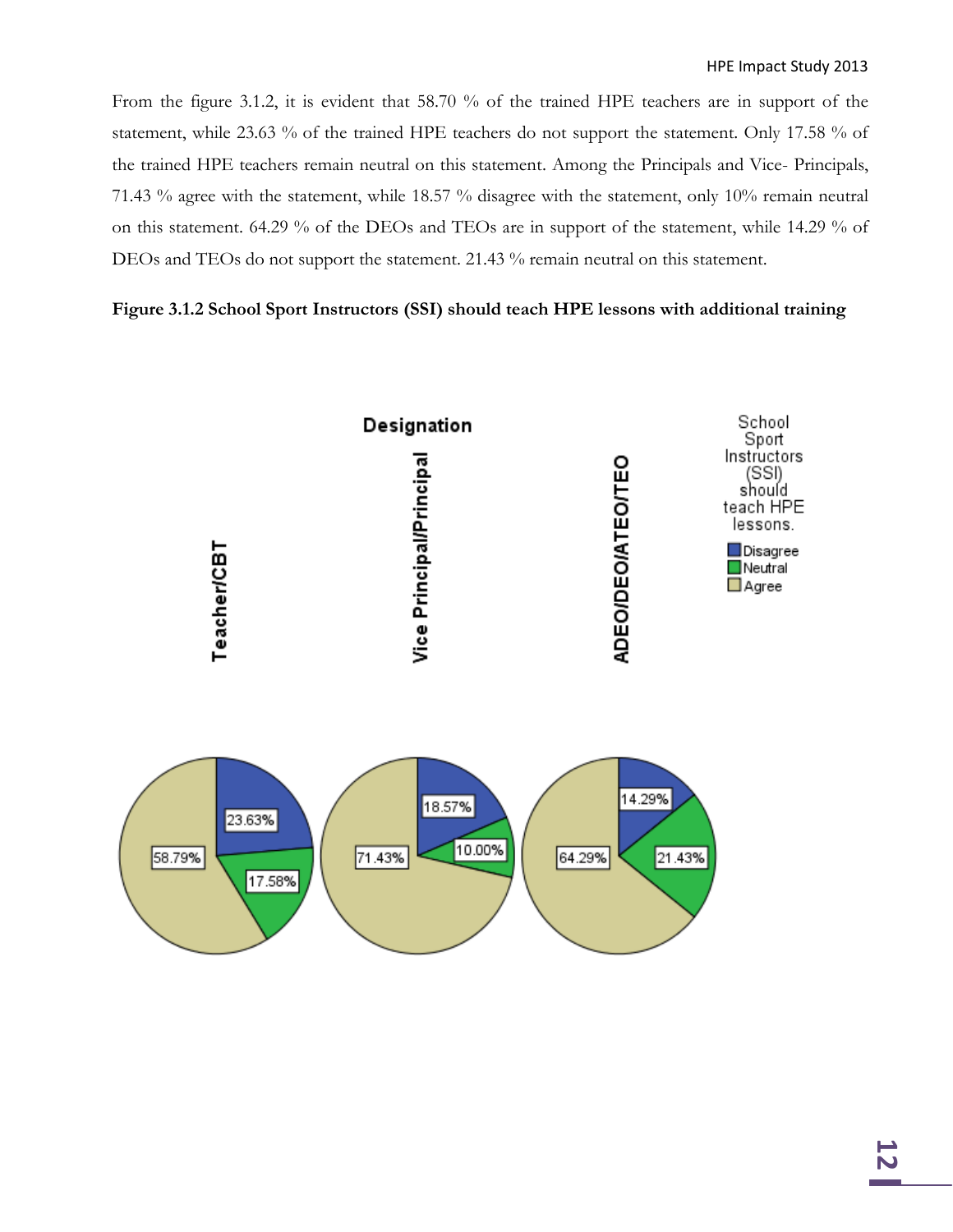### **3.2 Administrative Supports for Implementation of HPE Curriculum.**

The study revealed that our administrators including the School Principals and the Dzongkhag Education Officers have fully understood and recognized the importance of HPE as curriculum. This fact has been shown in table 3.2.1 below. 59.3% of the respondents indicated that school administrators have understood and recognized that HPE is a curriculum. Only 9.3% of them respond that the school administrators do not recognize HPE as curriculum. 31.3% chose to remain neutral on this issue.

|       |                      | Frequency | Percent | <b>Valid Percent</b> | Cumulative<br>Percent |
|-------|----------------------|-----------|---------|----------------------|-----------------------|
|       | Strongly<br>Disagree | 4         | 2.2     | 2.2                  | 2.2                   |
|       | Disagree             | 13        | 7.1     | 7.1                  | 9.3                   |
| Valid | Neutral              | 57        | 31.3    | 31.3                 | 40.7                  |
|       | Agree                | 63        | 34.6    | 34.6                 | 75.3                  |
|       | Strongly<br>Agree    | 45        | 24.7    | 24.7                 | 100.0                 |
|       | Total                | 182       | 100.0   | 100.0                |                       |

**Table 3.2.1: DEOs and Principals know that Health and Physical Education is a curriculum.**

This study, as reflected in table 3.2.2, also reveal that there is fairly good support from school administrators as 35.7% of the respondents indicate strong support from the administrators. Only 26.9% of the respondents indicate that they are not sufficiently supported.

| Table 3.2.2: The HPE programs in most schools receive a lot of support from the Principals and |  |
|------------------------------------------------------------------------------------------------|--|
| DEO <sub>s</sub> .                                                                             |  |

|       |                       | Frequency | Percent | <b>Valid Percent</b> | Cumulative<br>Percent |
|-------|-----------------------|-----------|---------|----------------------|-----------------------|
|       | Strongly Disagree  13 |           | 7.1     | 7.1                  | 7.1                   |
|       | Disagree              | 36        | 19.8    | 19.8                 | 26.9                  |
| Valid | Neutral               | 68        | 37.4    | 37.4                 | 64.3                  |
|       | Agree                 | 55        | 30.2    | 30.2                 | 94.5                  |
|       | <b>Strongly Agree</b> | 10        | 5.5     | 5.5                  | 100.0                 |
|       | Total                 | 182       | 100.0   | 100.0                |                       |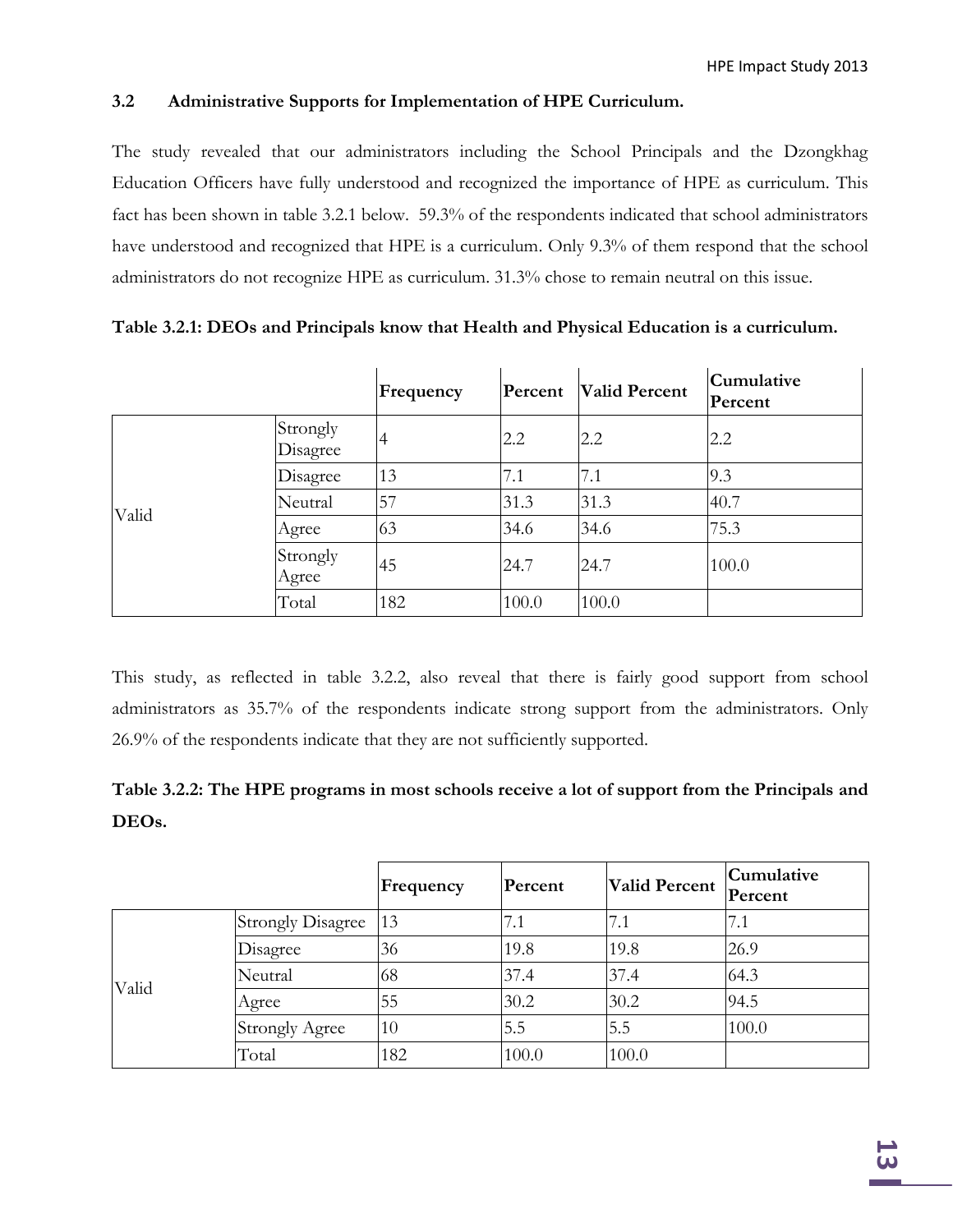Table 3.2.3, indicate that the 62.7 % of the HPE lessons are conducted under the strict supervision of teachers, while 18.1% of the respondents say that the HPE lessons are not conducted under the supervision of teachers. 19.2 % percent of the respondents remain neutral on this statement.

|       |                          | Frequency | Percent | <b>Valid Percent</b> | Cumulative<br>Percent |
|-------|--------------------------|-----------|---------|----------------------|-----------------------|
|       | <b>Strongly Disagree</b> | O         | 3.3     | 3.3                  | 3.3                   |
|       | Disagree                 | 27        | 14.8    | 14.8                 | 18.1                  |
| Valid | Neutral                  | 35        | 19.2    | 19.2                 | 37.4                  |
|       | Agree                    | 70        | 38.5    | 38.5                 | 75.8                  |
|       | <b>Strongly Agree</b>    | 44        | 24.2    | 24.2                 | 100.0                 |
|       | Total                    | 182       | 100.0   | 100.0                |                       |

**Table 3.2.3: The HPE lessons in schools are conducted with the supervision of teachers.**

The study reveals that schools need constant monitoring and professional support services from relevant agencies such as EMSSD and DCRD as 87.4% of the respondents as shown in figure 3.2.1, say that successful implementation of HPE curriculum needs such support especially during the initial phase.



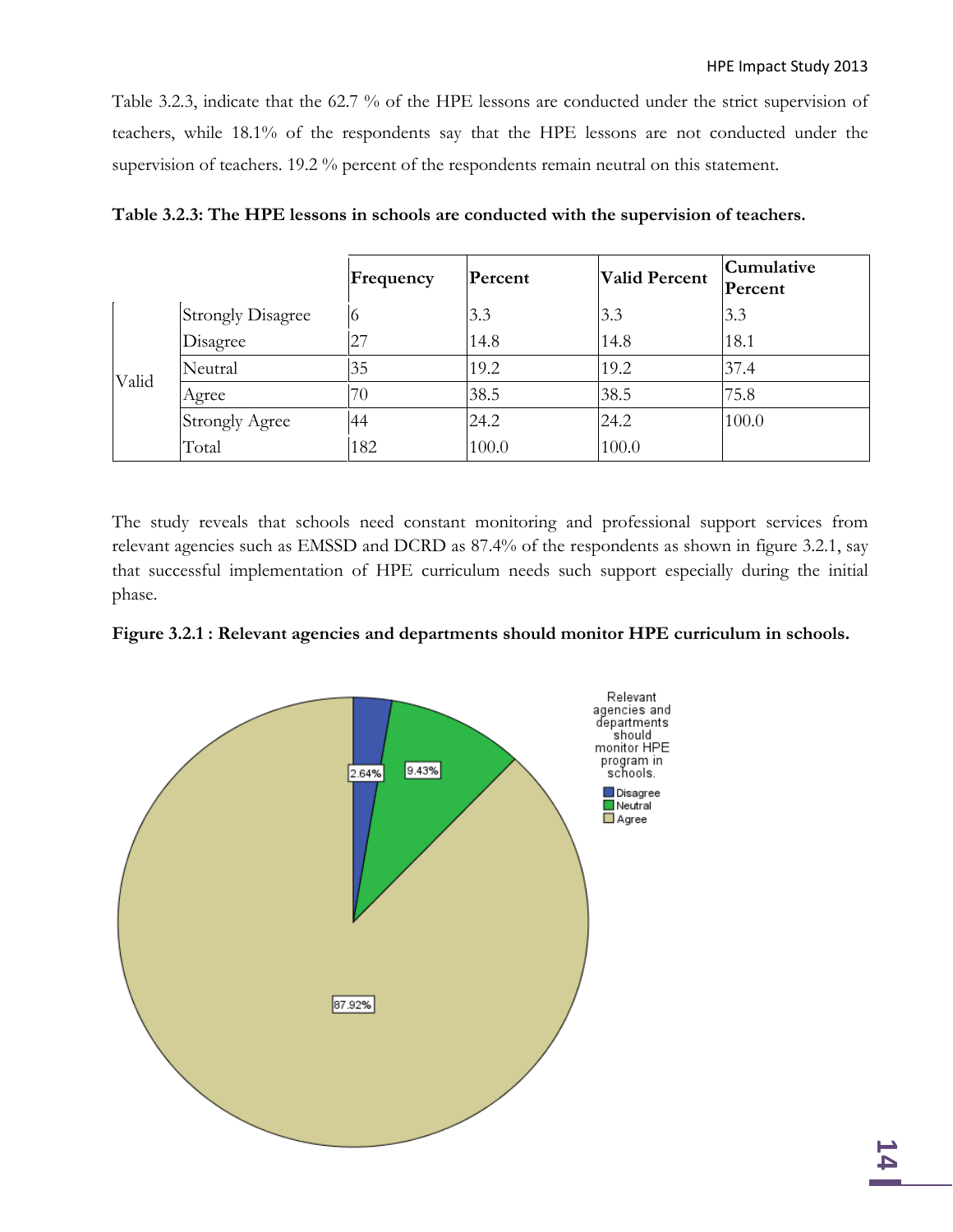The HPE is given only token importance by schools and HPE periods are considered free periods for teachers to plan lessons for other subjects (Wangdi L. , Experiences and expectation of trainee teachers in Teaching Health and Physical, 2007). However the finding shows that 78% of the respondents do not agree to this statement. Only 9.3% of the respondents are in support to the statements and 12.6% are undecided on this statement. Thus, we can infer that such allegations are invalid. Table 3.2.5 reveals this truth.

**Table 3.2.5: HPE period is considered as a free period for teachers to plan lessons for other subjects.**

|       |                          | Frequency | Percent | <b>Valid Percent</b> | Cumulative<br>Percent |
|-------|--------------------------|-----------|---------|----------------------|-----------------------|
|       | <b>Strongly Disagree</b> | 94        | 51.6    | 51.6                 | 51.6                  |
|       | Disagree                 | 48        | 26.4    | 26.4                 | 78.0                  |
| Valid | Neutral                  | 23        | 12.6    | 12.6                 | 90.7                  |
|       | Agree                    | 11        | 6.0     | 6.0                  | 96.7                  |
|       | <b>Strongly Agree</b>    |           | 3.3     | 3.3                  | 100.0                 |
|       | Total                    | 182       | 100.0   | 100.0                |                       |

The majority of the respondents (74%) indicated that the students should be allowed to wear track suits during HPE lessons. Even school administrators seem to support this view. This statement is supported by evidence provided in figure 3.2.2 and table 3.2.6.





Children should be allowed to wear track suits to school on HPE lesson day.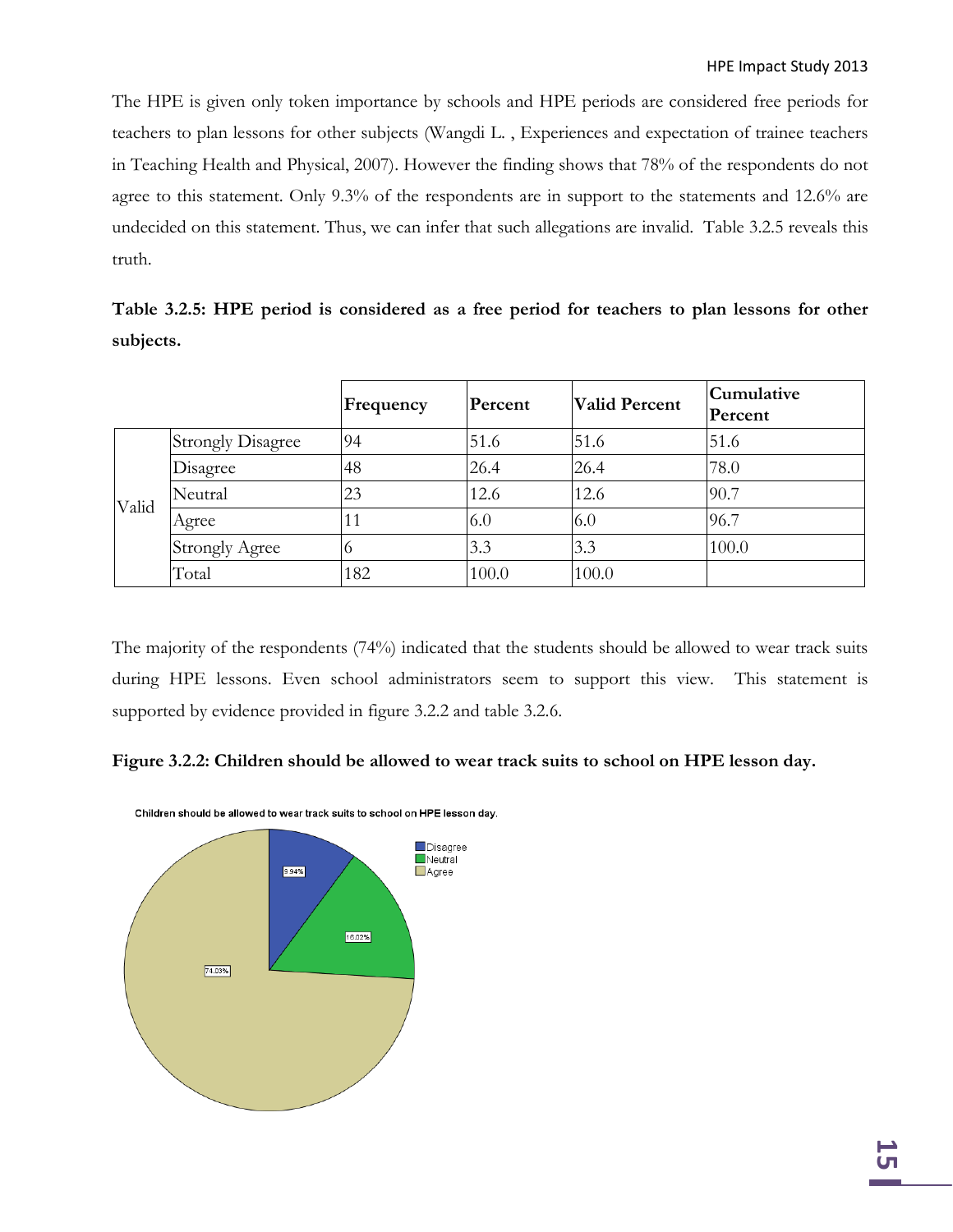**Table 3.2.6: Principals and administrators are of the strong opinion that allowing students to wear track suit and t-shirt during the HPE period is seen as an interruption of the school culture.**

|       |                       | Frequency | Percent | <b>Valid Percent</b> | <b>Cumulative Percent</b> |
|-------|-----------------------|-----------|---------|----------------------|---------------------------|
|       | Strongly<br>Disagree  | 29        | 15.9    | 15.9                 | 15.9                      |
|       | Disagree              | 40        | 22.0    | 22.0                 | 37.9                      |
| Valid | Neutral               | 61        | 33.5    | 33.5                 | 71.4                      |
|       | Agree                 | 34        | 18.7    | 18.7                 | 90.1                      |
|       | <b>Strongly Agree</b> | 18        | 9.9     | 9.9                  | 100.0                     |
|       | Total                 | 182       | 100.0   | 100.0                |                           |

The study confirmed that the lack of administrative supports is not really the reason for HPE curriculum not doing well in the schools. The fact is that schools have been receiving adequate administrative support both from school authorities and the Dzongkhag Education Officers. The causes for the lapses in effective implementation of HPE curriculum is, as the respondents stated, on the overburdened responsibilities with other school activities. Figure 3.2.3, indicates that 69.23 % of the teachers are overburdened with other school activities. 17.03 % of the teachers disagree with the statement. 13.74 % of the teachers remain neutral.



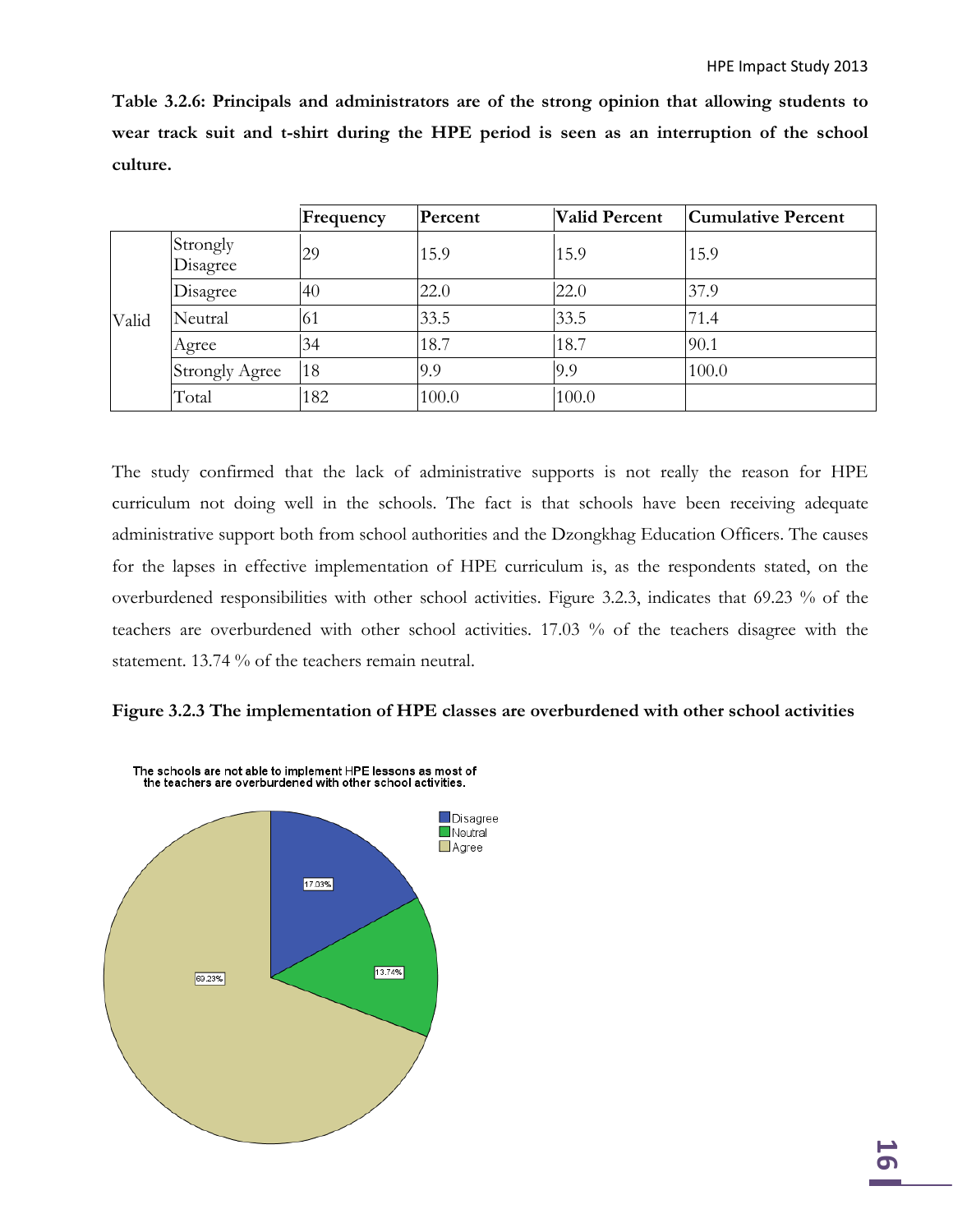As evident from the information provided in table 3.2.7, that teacher shortage could be a reason for the poor implementation of HPE curriculum. It is also a known fact that teacher shortage is perhaps, one of the main problems as school authorities are compelled to deploy teachers to teach other academic subjects which are assessed at the end of each semester. HPE not being assessed to promote a child to next higher grade, receive only token importance. The interviews with some HPE teachers showed that even the learners themselves do not attached importance to HPE lesson, knowing that the subject do not affect their promotion to the next higher grade. All the respondents agreed that there is a need for more professional support for the success of HPE in the schools.

**Table 3.2.7: The HPE trained teachers are not allotted HPE periods in schools due to teacher shortages.**

|       |                       | Frequency | Percent | <b>Valid Percent</b> | Cumulative Percent |
|-------|-----------------------|-----------|---------|----------------------|--------------------|
|       | Strongly Disagree 11  |           | 6.0     | 6.0                  | 6.0                |
|       | Disagree              | 27        | 14.8    | 14.8                 | 20.9               |
| Valid | Neutral               | 56        | 30.8    | 30.8                 | 51.6               |
|       | Agree                 | 50        | 27.5    | 27.5                 | 79.1               |
|       | <b>Strongly Agree</b> | 38        | 20.9    | 20.9                 | 100.0              |
|       | Total                 | 182       | 100.0   | 100.0                |                    |

#### **3.3 Need for Curriculum Reform & Consolidation**

The figure 3.3.1 shows that 86.8% of the respondents are of the opinion that HPE is an important subject and should be allotted period for it. 2.7 % of the respondents indicated that HPE is not an important subject.

#### **Figure 3.3.1 HPE period should be allotted.**

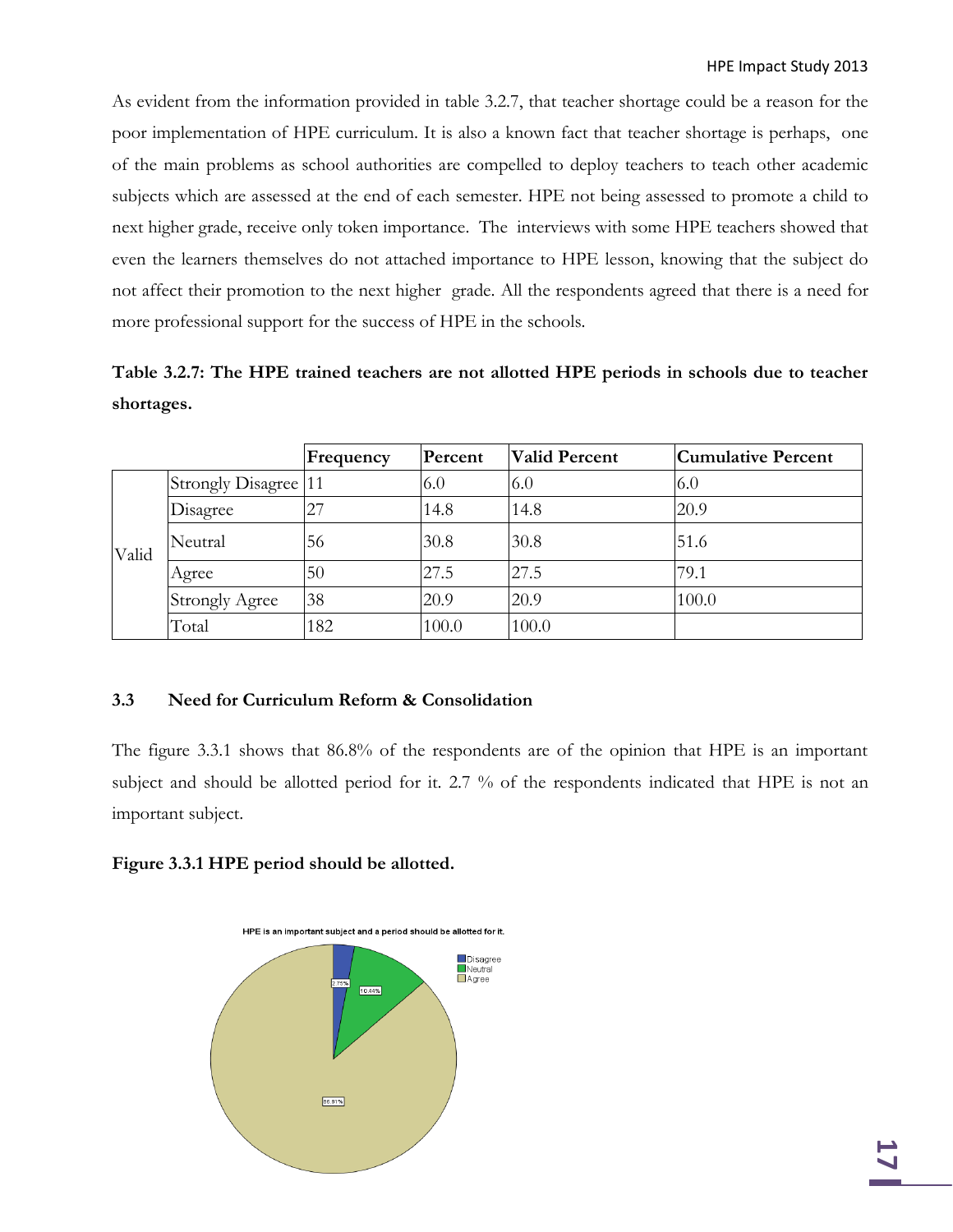Despite the limited supply of HPE Activity Books, most of the HPE lessons are taught using HPE Activity Book. Table 3.3.1; indicate that 54.4 % of the HPE teachers use HPE Activity Book to teach the lesson, while 17 % of the teachers seem not to use HPE Activity Book. 28.6 % of the respondents remain neutral on this statement.

|       |                       | Frequency | Percent | <b>Valid Percent</b> | <b>Cumulative Percent</b> |
|-------|-----------------------|-----------|---------|----------------------|---------------------------|
|       | Strongly Disagree 9   |           | 4.9     | 4.9                  | 4.9                       |
|       | Disagree              | 22        | 12.1    | 12.1                 | 17.0                      |
| Valid | Neutral               | 52        | 28.6    | 28.6                 | 45.6                      |
|       | Agree                 | 81        | 44.5    | 44.5                 | 90.1                      |
|       | <b>Strongly Agree</b> | 18        | 9.9     | 9.9                  | 100.0                     |
|       | Total                 | 182       | 100.0   | 100.0                |                           |

| Table 3.3.1 The HPE lessons are taught using the HPE Activity Books. |  |  |  |
|----------------------------------------------------------------------|--|--|--|
|                                                                      |  |  |  |

It is evident from table 3.3.2, that 45.6% of the respondents felt that 45 minutes of HPE period per week is adequate to teach HPE lessons, while 39 % of the respondents disagree. However, most schools are of the opinion that 45 minutes allotted for HPE is inadequate at times, as the lessons require a time for preparation and process and very little time is left for the actual execution of HPE lesson.

| Table 3.3.2 45 minutes of HPE period per week is adequate to teach HPE lessons |  |  |  |
|--------------------------------------------------------------------------------|--|--|--|
|--------------------------------------------------------------------------------|--|--|--|

|         |                          | Frequency | Percent | <b>Valid Percent</b> | <b>Cumulative Percent</b> |
|---------|--------------------------|-----------|---------|----------------------|---------------------------|
|         | <b>Strongly Disagree</b> | 15        | 8.2     | 8.3                  | 8.3                       |
|         | Disagree                 | 56        | 30.8    | 30.9                 | 39.2                      |
|         | Neutral                  | 27        | 14.8    | 14.9                 | 54.1                      |
| Valid   | Agree                    | 64        | 35.2    | 35.4                 | 89.5                      |
|         | <b>Strongly Agree</b>    | 19        | 10.4    | 10.5                 | 100.0                     |
|         | Total                    | 181       | 99.5    | 100.0                |                           |
| Missing | System                   |           | .5      |                      |                           |
| Total   |                          | 182       | 100.0   |                      |                           |

Table 3.3.3, indicate that 50.6% of the respondents agree that the HPE activities from PP-VI are simple to teach and easy to perform. 15.4% of the respondents are of the opinion that HPE activities designed for primary curriculum are not simple or easy to teach in schools.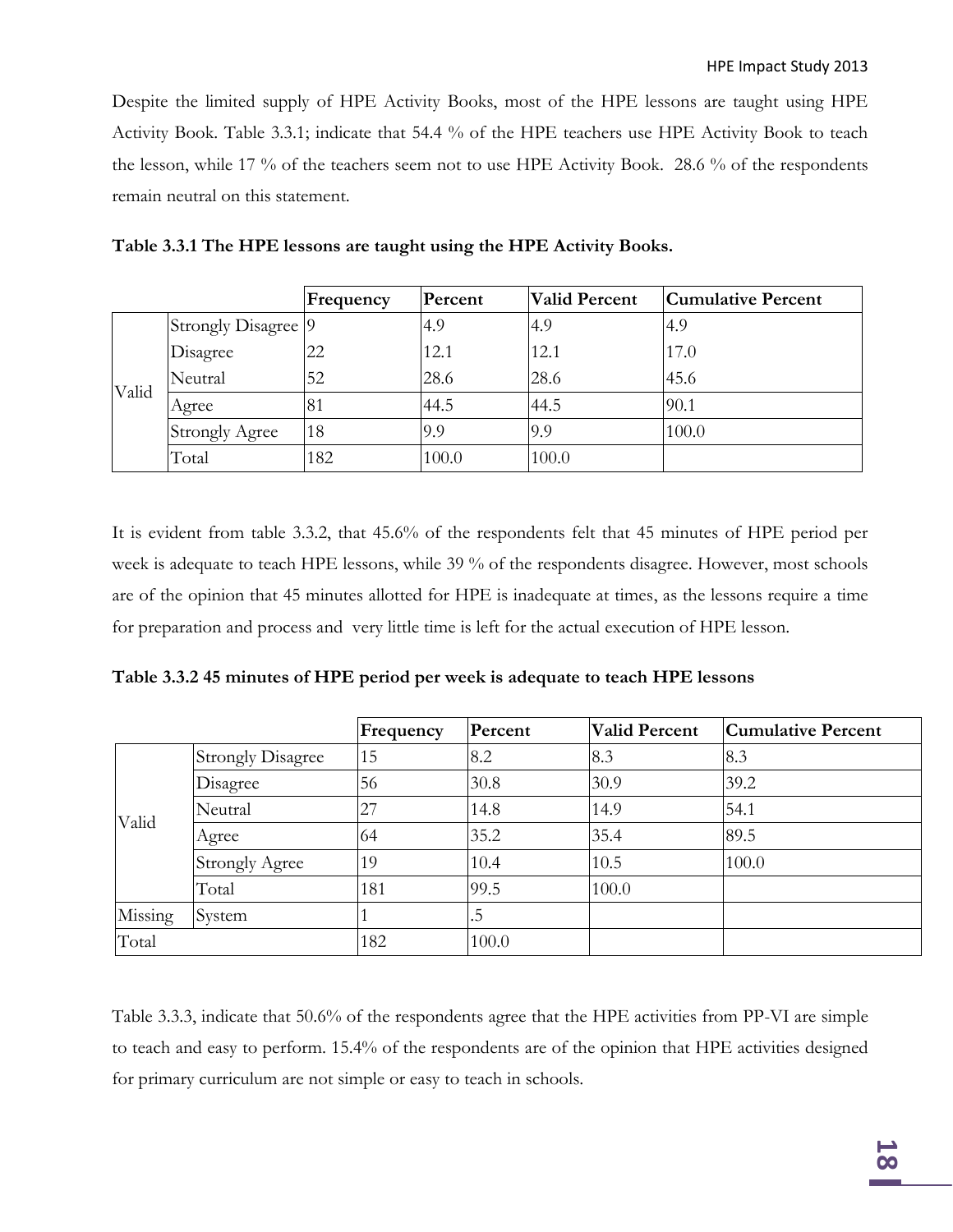|         |                          | Frequency | Percent | <b>Valid Percent</b> | <b>Cumulative Percent</b> |
|---------|--------------------------|-----------|---------|----------------------|---------------------------|
|         | <b>Strongly Disagree</b> | 2         | 1.1     | 1.1                  | 1.1                       |
|         | Disagree                 | 26        | 14.3    | 14.4                 | 15.5                      |
| Valid   | Neutral                  | 61        | 33.5    | 33.7                 | 49.2                      |
|         | Agree                    | 64        | 35.2    | 35.4                 | 84.5                      |
|         | <b>Strongly Agree</b>    | 28        | 15.4    | 15.5                 | 100.0                     |
|         | Total                    | 181       | 99.5    | 100.0                |                           |
| Missing | System                   |           | .5      |                      |                           |
| Total   |                          | 182       | 100.0   |                      |                           |

**Table 3.3.3: All the HPE activities designed for class PP to VI are simple to teach.**

As reflected on table 3.3.6, 84.6% of the total respondents indicated that assessment of HPE activities can be done uniformly by HPE teachers with given guidelines and formats. 14.8% of the respondents disagree with the statement.

**Table 3.3.6 There is a diversity of assessment in HPE classes.**

|         |                   | Frequency | Percent | <b>Valid Percent</b> | <b>Cumulative Percent</b> |
|---------|-------------------|-----------|---------|----------------------|---------------------------|
|         | Disagree          | O         | 3.3     | 3.3                  | 3.3                       |
|         | Neutral           | 21        | 11.5    | 11.6                 | 14.9                      |
| Valid   | Agree             | 97        | 53.3    | 53.6                 | 68.5                      |
|         | Strongly Agree 57 |           | 31.3    | 31.5                 | 100.0                     |
|         | Total             | 181       | 99.5    | 100.0                |                           |
| Missing | System            |           | . J     |                      |                           |
| Total   |                   | 182       | 100.0   |                      |                           |

# **3.4 Status of Physical Facilities and Material Resources in the Schools for Implementation of HPE Curriculum.**

Table 3.4.1, shows that 75.8 % of the schools have a playground for HPE Activities. 22.5 % of the schools surveyed do not have playground.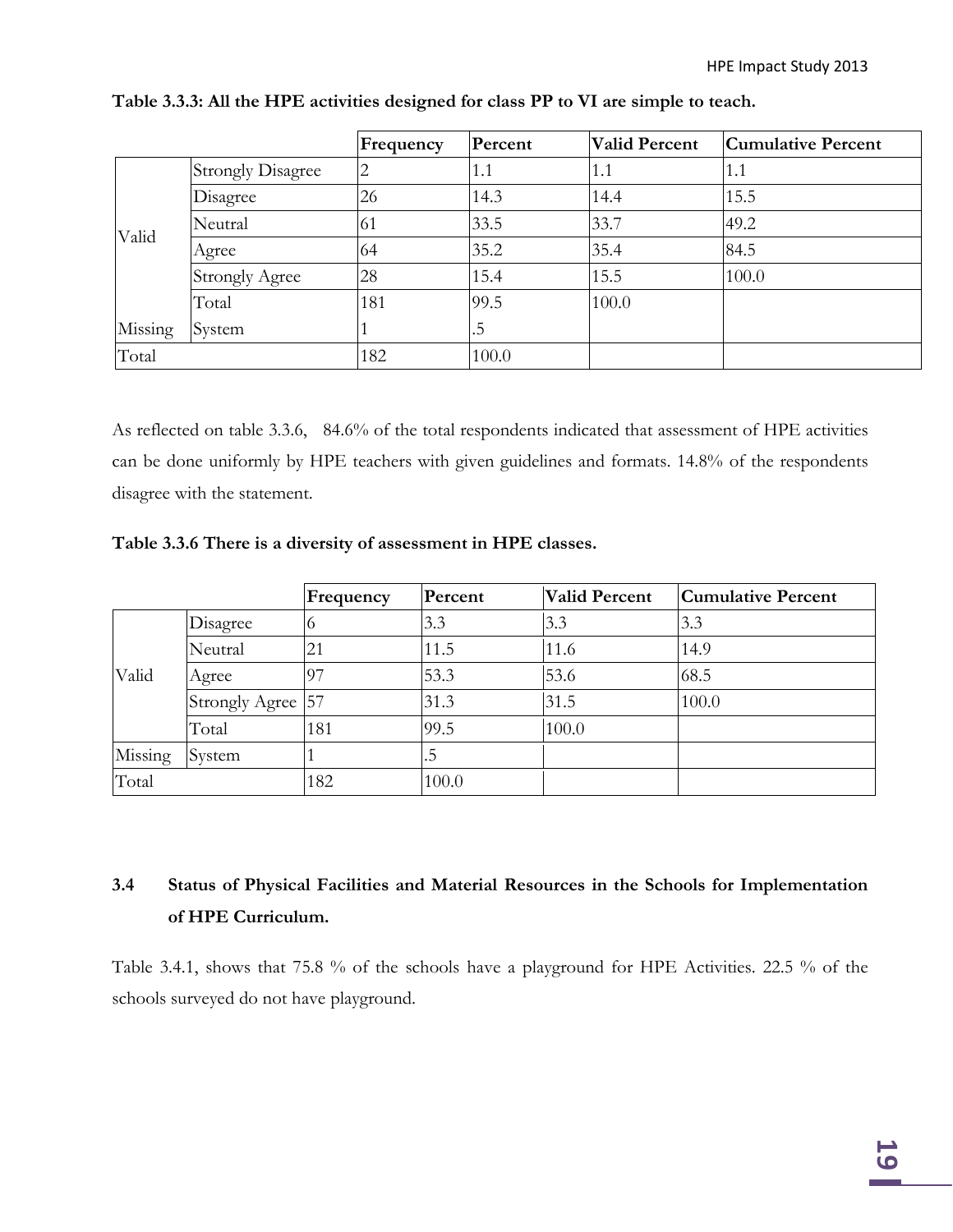|         |        | Frequency | Percent | <b>Valid Percent</b> | <b>Cumulative Percent</b> |
|---------|--------|-----------|---------|----------------------|---------------------------|
|         | Yes    | 138       | 75.8    | 77.1                 | 77.1                      |
| Valid   | No     | -41       | 22.5    | 22.9                 | 100.0                     |
|         | Total  | 179       | 98.4    | 100.0                |                           |
| Missing | System |           | 1.6     |                      |                           |
| Total   |        | 182       | 100.0   |                      |                           |

### **Table 3.4.1 Does your school have a playground?**

Based on the information reflected on table 3.4.2, it was found that 49.5 % of the school surveyed had a proper auditorium, while 49.5 % do not have a gymnasium or multi purpose hall.

|         |          | Frequency | Percent | <b>Valid Percent</b> | Cumulative Percent |
|---------|----------|-----------|---------|----------------------|--------------------|
|         | Yes      | 90        | 49.5    | 50.0                 | 50.0               |
| Valid   | $\rm No$ | 90        | 49.5    | 50.0                 | 100.0              |
|         | Total    | 180       | 98.9    | 100.0                |                    |
| Missing | System   | ∸         | 1.1     |                      |                    |
| Total   |          | 182       | 100.0   |                      |                    |

**Table 3.4.2: Does your school have auditorium?**

Among many others, lack of proper play ground is a major contributing factor for poor implementation of HPE curriculum. Majority of the respondents (45.6%) expressed that the schools lack proper playground for physical activities. Only 36.8% have expressed that there are proper playgrounds for physical activities as shown in table 3.4.3.

**Table 3.4.3: HPE lessons are not carried out in schools because there are no proper playgrounds and sports facilities.**

|       |                       | Frequency | Percent | <b>Valid Percent</b> | Cumulative Percent |
|-------|-----------------------|-----------|---------|----------------------|--------------------|
|       | Strongly Disagree 22  |           | 12.1    | 12.1                 | 12.1               |
|       | Disagree              | 45        | 24.7    | 24.7                 | 36.8               |
| Valid | Neutral               | 32        | 17.6    | 17.6                 | 54.4               |
|       | Agree                 | 52        | 28.6    | 28.6                 | 83.0               |
|       | <b>Strongly Agree</b> | 31        | 17.0    | 17.0                 | 100.0              |
|       | Total                 | 182       | 100.0   | 100.0                |                    |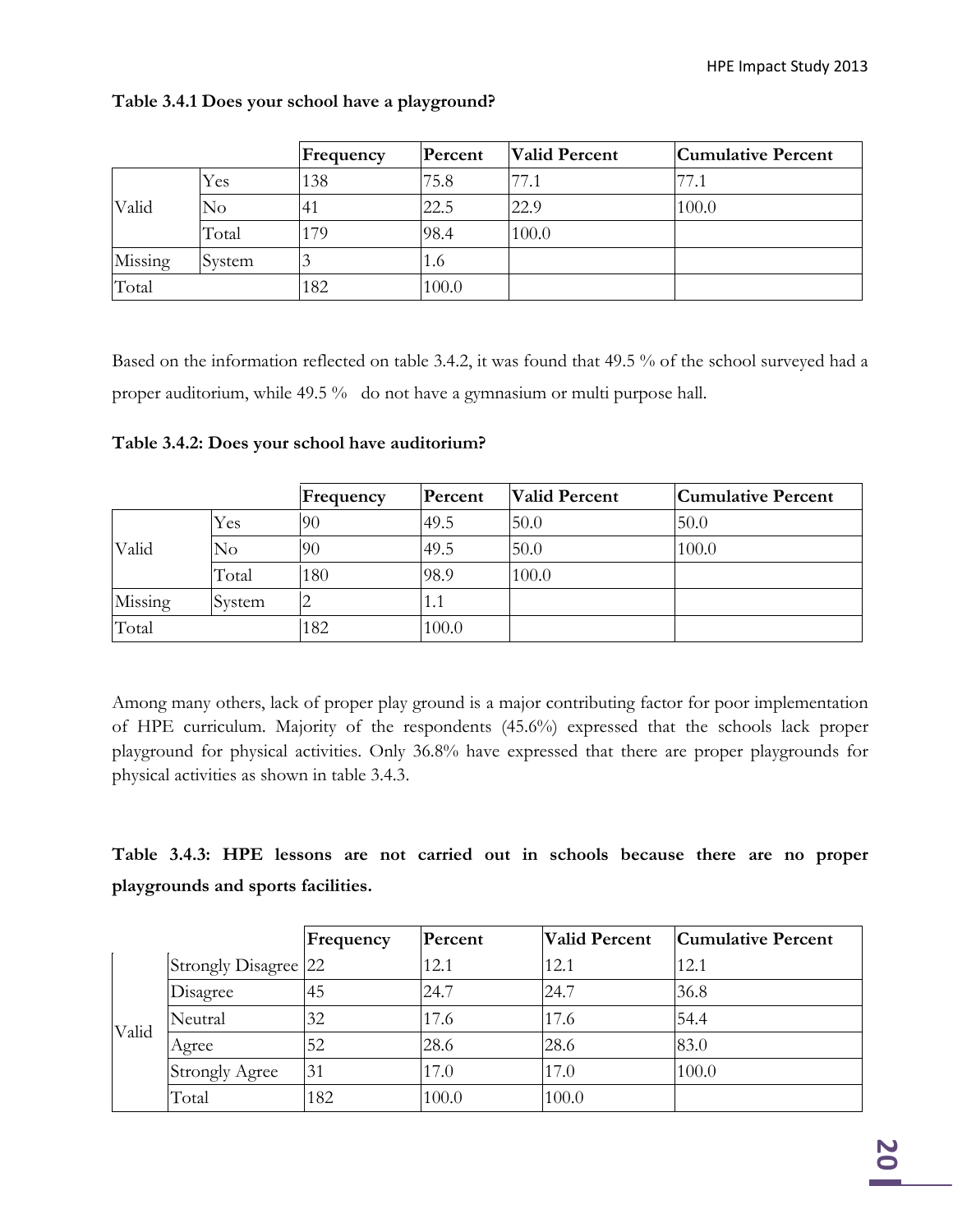Another hindrance to bad implementation of the HPE curriculum could also be because of insufficient teaching-learning materials. As evident from Figure 3.4.1 that 69.23 % of the respondents indicated that HPE activity books are insufficient in schools, while only 17.03 % of the respondents agreed to have sufficient supply of HPE Activity books in schools. 13.74 % remained neutral on this issue.





Moreover, unlike other subjects, the HPE curriculum requires too many material resources which in turn, act as a hindrance for effective implementation of a HPE curriculum in the schools. This is evident from the information reflected on Figure 3.4.2 in which 52.7% of the respondents have expressed that delivery of HPE curriculum needs too many material resources, while 30.77 % of the respondents disagree with the statement. 16.48 % remain neutral with the statement.



**Figure 3.4.2 HPE lessons require too many materials.**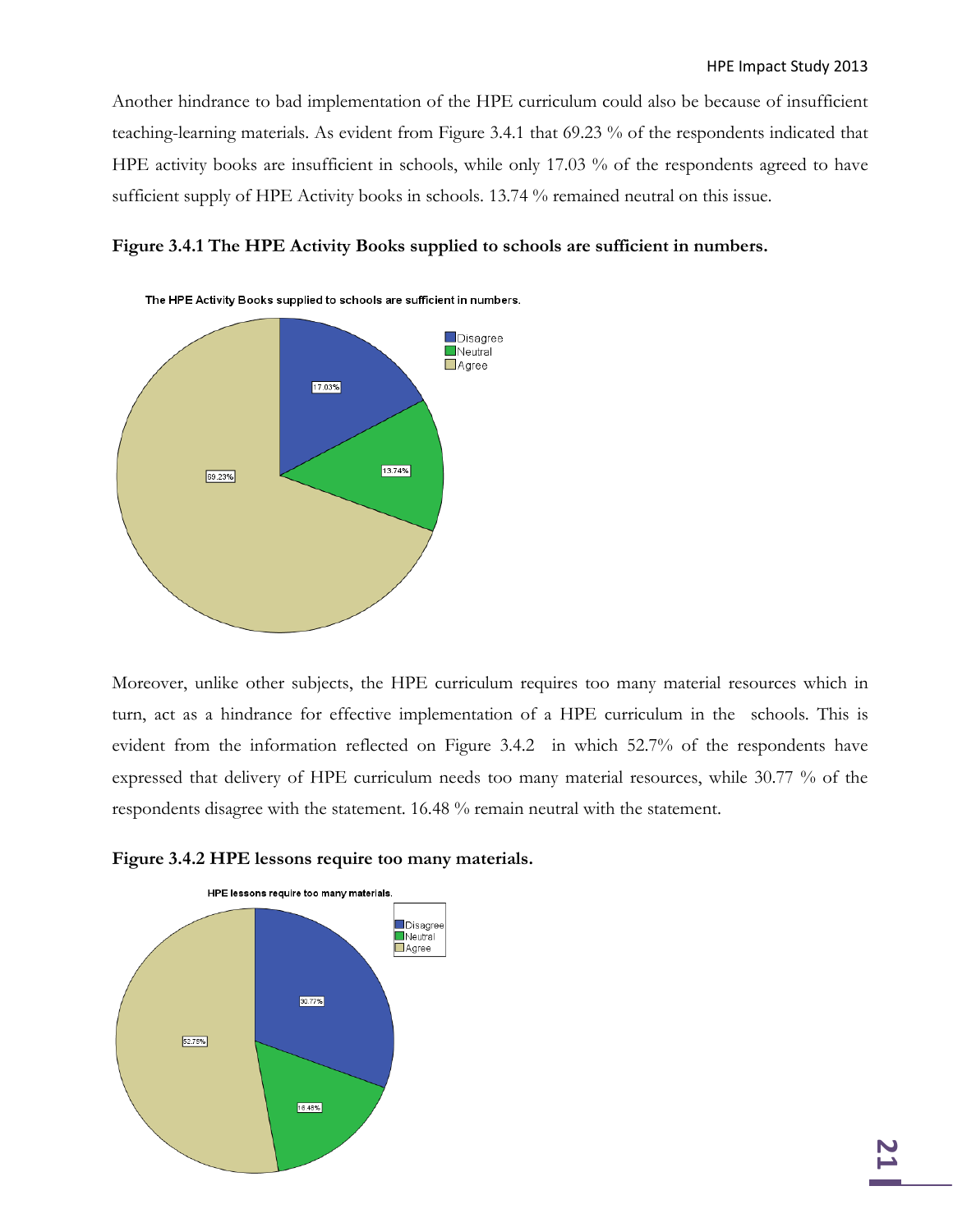#### **4. CONCLUSION/FINDINGS OF THE STUDY**

In light of the above mentioned discussions and interpretations, the main findings of the study are given below:

- **1.** Of 177 teachers interviewed, 98(55.36 %) are trained in teaching HPE and only 56 (55.4%) teachers out of these trained teachers are actually teaching HPE in schools. The rests (41.8%) of the teachers are placed in Higher Secondary and Middle Secondary schools. HPE trained teachers in schools are made to teach other subjects due to teacher shortages.
- **2.** 47.3% of the total respondents expressed the need for refresher course and 35.4% of the respondents are competent to teach the subject.
- **3.** 59.3% of the respondents indicated that school administrators are aware that HPE is a curriculum, while 26.9% of the respondents indicated that the administrators are not aware of the HPE curriculum.
- **4.** 62.7% of teachers supervise their HPE lessons.
- **5.** 87.4% of the respondents reveal that schools need constant professional support services from DCRD and DSE.
- **6.** 9.3% of the respondents agree that the HPE periods are considered free periods for teachers to plan lessons for other subjects.
- **7.** 74% of the respondents agree that the students should be allowed to wear track suits during HPE lessons. However, 61.2 % face difficulty in conducting HPE lessons as the time is spent in changing the clothes.
- **8.** 69.3% of the respondents are overburdened with other responsibilities in the school.
- **9.** 54.4 % of teachers use the HPE activity handbook to deliver HPE lessons
- **10.** 52.7% of the respondents have expressed that delivery of a HPE curriculum needs too many material resources hindering the HPE curriculum implementation.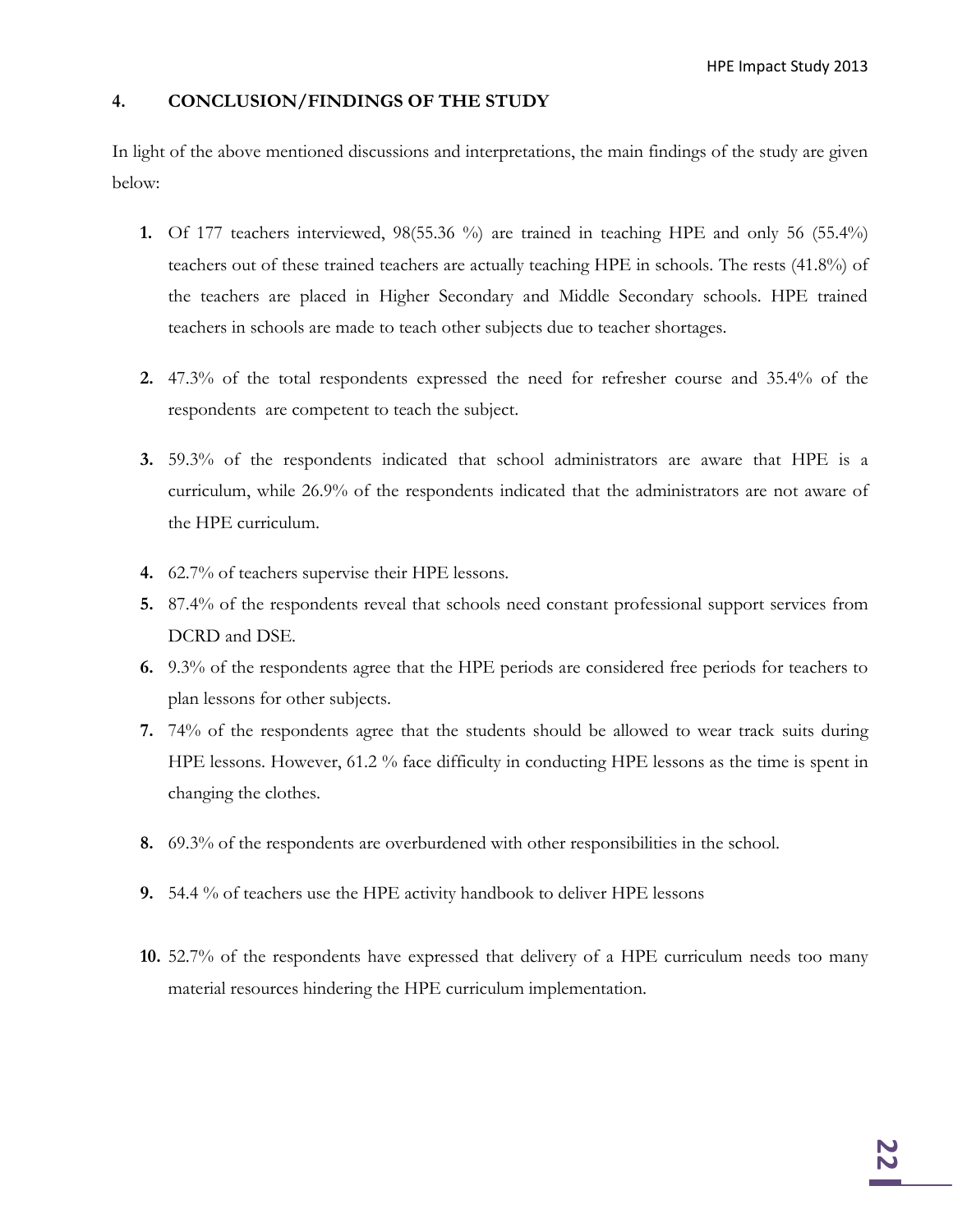- **11.** 56% of the respondents indicated that HPE activity books are not sufficiently supplied to schools.
- **12.** 86.8% of the respondents demand HPE period while 2.7 % of the respondents stated that HPE is not an important subject.
- **13.** 39% of the respondents agree that a single period of 45 minutes per week is not adequate to teach HPE lessons.
- **14.** 50.6% of the respondents felt that the HPE activities from PP-VI are simple to teach and easy to perform.
- **15.** 84.6% of the total respondents felt that assessment of the HPE activities can be done uniformly by HPE teachers with given guidelines and formats.
- **16.** 62.2 % of the total respondents felt that the School Sports Instructor (SSI) should be allowed to teach HPE lesson with additional training and orientation.

#### **5. LIMITATIONS OF THIS STUDY**

This study was conducted in a very short time owing to compelling need to carry it within the stipulated time frame. Hence there may be many limitations associated to this study. Some of these limitations that the researcher had to compromise with are as follows:

- 1. The samples used are very small. 267 samples selected from 20 districts may not give a fair representation. So the inferences drawn may not be fully authentic.
- 2. Since the survey questionnaires were self-constructed, effectiveness of the questionnaires is unknown.
- 3. The degree of honesty and integrity of the respondents could not be validated due to a lack of face to face interaction with all the respondents.

#### **6. SUGGESTIONS**

Investigation is an endless process and one cannot find an end in itself. Most of the areas for study have been left out in this study, primarily due to lack of time and resources. Based on the ground realities and need, the following points are suggested for future study and consideration: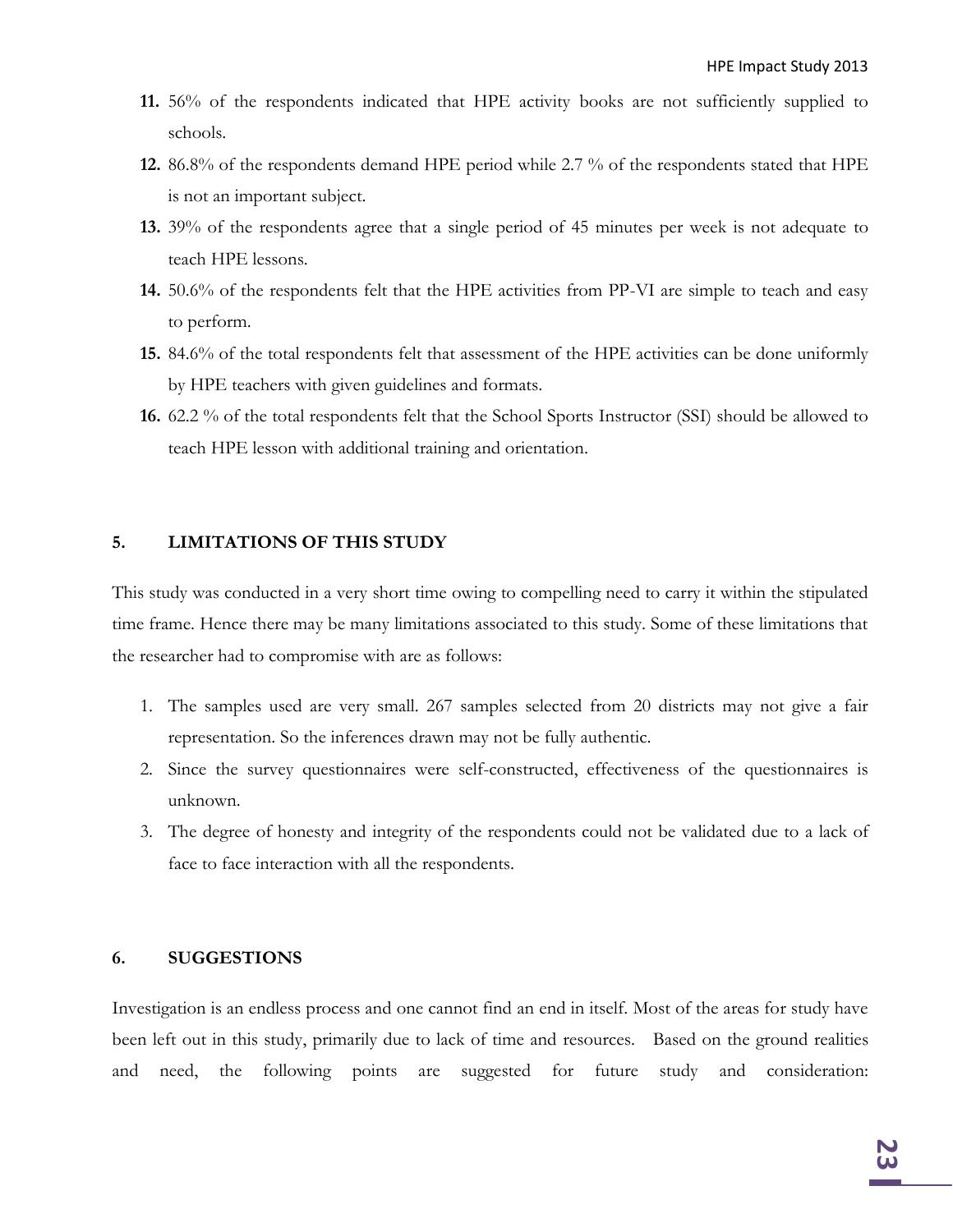- 1. The present study was delimited to 20 dzongkhags with only 128 schools. The future study can be carried out at least covering 20 dzongkhags with 500 schools and 1000 samples.
- 2. The present study was carried out with a limited sample size. The findings and conclusions need to be verified for larger samples, so further study can be carried out in future to authenticate the findings.
- 3. The study can be done separately on the Impact of Health and Physical Education Curriculum on the Educational Attainment of Primary School Children with focus on learning out come through HPE lessons.
- **4.** Parents, family members, local leaders and community members can be included in the study to generate a variety of opinions on the HPE curriculum implementation and development.

## **7. RECOMMENDATIONS**

On the basis of the research findings, the following recommendations are made:

- 1. Re-deployment of the HPE teachers to be looked at in consultation with the HR division, taking in individual consensus from the teachers working in high schools.
- 2. A serious of refresher course should be conducted, both for trained HPE teachers and also for general teachers teaching HPE.
- 3. Institute a strong monitoring and support mechanism for an effective implementation of HPE curriculum.
- 4. Health and Physical Education activities are mostly outdoor activities and it require lots of free moments. In order to carry out such activities, children should be allowed to wear a dress that allows free moments of the whole body.
- 5. Most HPE teachers are overburdened with other non-academic activities, which hinders the implementation of an HPE program in the schools. Therefore, teachers teaching the HPE lesson should be spared from other non-academic instructions and due importance should be given to the HPE lessons.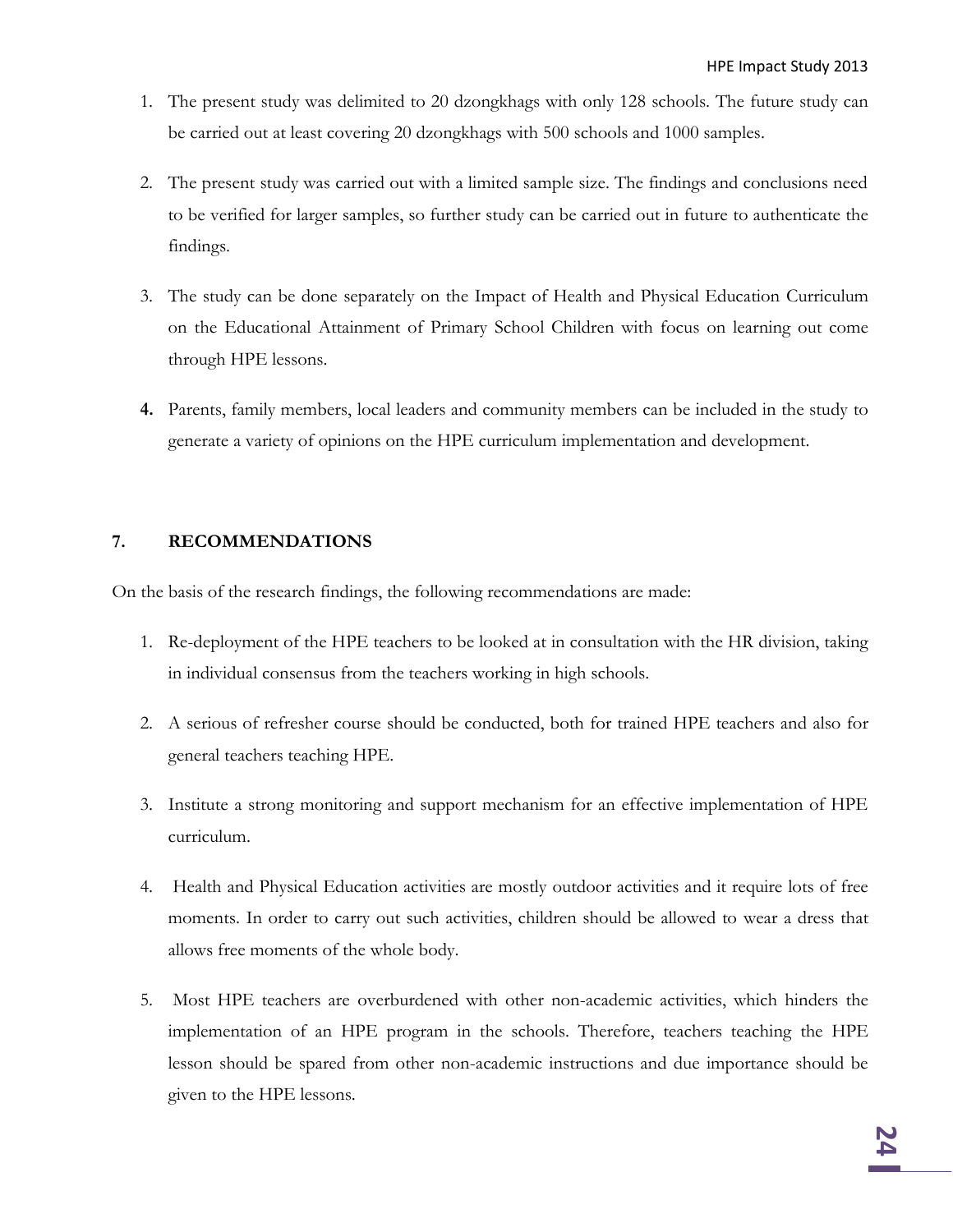- 6. Although the HPE lessons are meant to be taught by HPE trained teachers as the HPE lessons involve pedagogical display, however, the school principals, teachers DEOs are of the strong opinion that the School Sports Instructors (SSI) should be allowed to teach the HPE lesson with professional and pedagogical skills. Teaching methodology workshop needs to be explored for SSI in consultation with the Department of Youth and Sports.
- 7. Upon the implementation of the HPE curriculum in schools, the HPE Activity Books were supplied once in 2009 and never supplied after 2009, until date. Most of the schools do not have a copy of the HPE Activity Book. Therefore, it is recommended to include the HPE Activity Book in the school supply list every year.
- 8. There is a belief among the teachers that the HPE lessons require lots of materials. Therefore, an orientation for this subject is strongly recommended, with a week-long workshop on material development for HPE teachers.
- 9. Most of the Principals and teachers are aware that the HPE is a curriculum; however, there is still a need to reorient principals and teachers on the HPE curriculum, including DEOs, in order to fully institutionalize the HPE curriculum in schools, irrespective of school size and location.
- 10. Although the HPE curriculum is in place, there is no standard assessment tools designed for assessing HPE lessons. Different schools have adapted different ways of assessing HPE lessons, thereby creating confusions. Therefore, a uniform Assessment Tools for HPE lesson needs to be developed as early as possible.